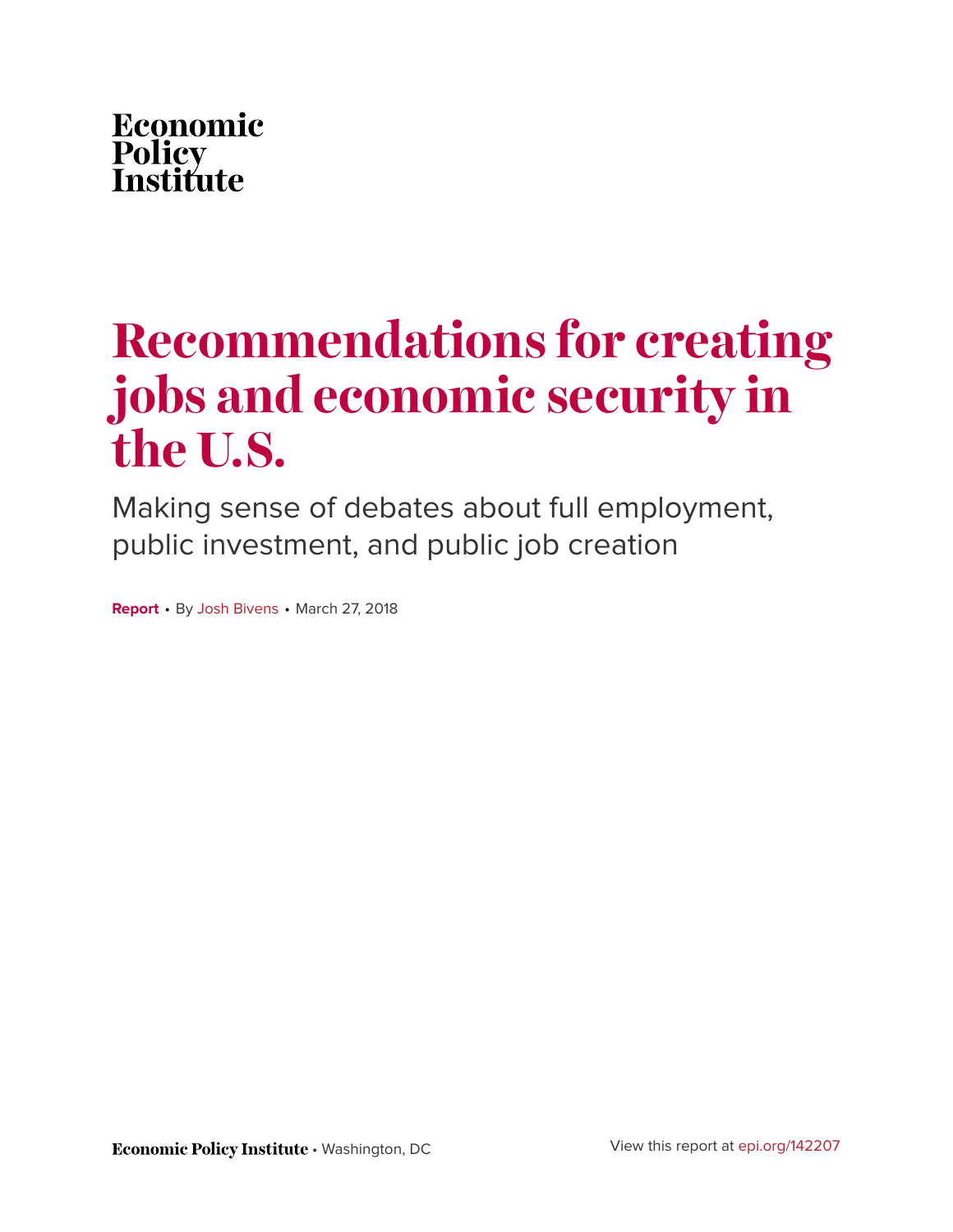The one constant in President Donald Trump's otherwise erratic speeches as a presidential candidate was his promises to deliver jobs to American communities. In his inaugural address, he promised to create 25 million new jobs over the next decade, a wildly implausible claim.

Since the presidential election, plans for creating jobs have proliferated. Senate Minority Leader Charles Schumer (D-N.Y.) has proposed an extra \$1 trillion in infrastructure spending over the next decade and has put the jobcreation element of the plan front and center. The Center for American Progress (CAP) put forward a "Marshall Plan for America" (Tanden et al. 2017) aimed at boosting job opportunities (particularly for those without a four-year college degree).

Outside the Beltway, the idea of government directly providing paid work to all willing workers—a job guarantee—has been gaining steam. Paul, Darity, and Hamilton 2017 and Tcherneva 2012 are recent examples of academic treatments of the job guarantee, and Spross 2017 is a useful popular overview.

On one level, this emphasis on the government's role in job creation in recent years is a bit of a puzzle. After all, the U.S. economy has created jobs at a pretty respectable clip for most of the past eight years: December 2017 marked the 87th month in a row that has seen private-sector job creation, with a cumulative 16.6 million jobs created since the recession's trough in June 2009. Further, the unemployment rate has been cut by more than half since its Great Recession peak, and in December 2017 it sat at a level not seen since 2001.

Given these rosy-on-paper employment statistics, it seems worth examining whether or not there's still a role for public aid in generating jobs. This report examines that question and then provides an overview of a policy framework for ensuring there are enough jobs in the economy. It ends with a discussion of two related labor market issues that the political focus on creating jobs threatens to obscure: the need to ensure that the economy's jobs (both new jobs and incumbent jobs) are good jobs and the need to ensure that at least some of the economic security that jobs provide is available to those unable to find steady work. The report's main findings and

#### **SECTIONS**

- 1. [Why don't economies](#page-3-0) [create 'enough'](#page-3-0) jobs? • [3](#page-3-0)
- 2. [Deficient demand has](#page-4-0) [been the primary](#page-4-0) [source of our job](#page-4-0) [creation problem in](#page-4-0) recent [decades](#page-4-0) • 4
- 3. [Is there a role for job](#page-10-0) [creation policies once](#page-10-0) [macroeconomic full](#page-10-0) [employment is](#page-10-0) reached [nationally?](#page-10-0) • [10](#page-10-0)
- 4. [Suggestions for how](#page-12-0) [to think about a jobs](#page-12-0) [strategy](#page-12-0) • 12
- 5. [Conclusion](#page-19-0) 19

[About the](#page-20-0) author • 20 [Endnotes](#page-20-1) • 20 [References](#page-22-0) • 22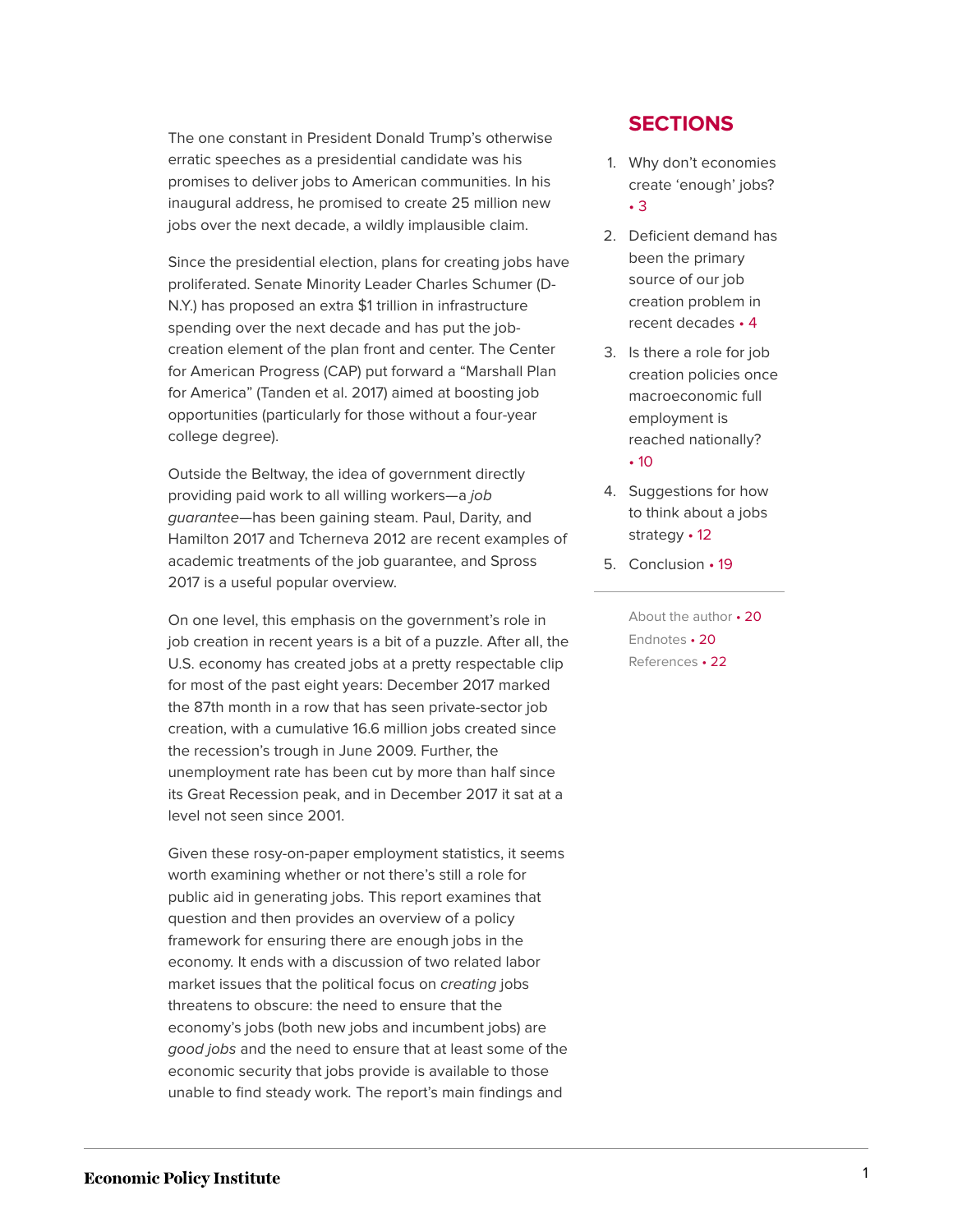recommendations are:

- **We need to maintain aggregate demand at levels consistent with macroeconomic full employment.** The most important task facing policymakers is ensuring that aggregate demand (spending by households, businesses, and governments) at the national level is high enough to support maximum sustainable levels of employment (or macroeconomic full employment). This aggregate demand management is the task of macroeconomic policy—specifically, fiscal, monetary, and exchange rate policies. If aggregate demand is too low, no other job creation strategy can work at scale until the shortfall is fixed.
- **We need to make sure the resulting job growth is widely shared.** Complementary policies should be enacted to ensure that the maximum sustainable level of aggregate demand nationally is spread as widely as possible across workers, regions, and communities.
	- To make a given level of aggregate demand as "job-intensive" as possible, policies aimed at reducing average hours of work should be pursued. Efforts to reduce working time include paid family and medical leave, paid vacations, allowing work-sharing subsidies in the unemployment insurance system, and preserving recent increases in the salary threshold below which hourly workers automatically qualify for overtime pay.
	- To ensure that the maximum national level of aggregate demand is spread widely across regions and communities, we can use the strategic deployment of public investments like infrastructure, energy efficiency, and early child care and education. These investments are crucially important to undertake even if they result in no net new jobs at all. But their deployment can be prioritized in part based on their potential for creating jobs in communities that need them. In the jargon of macroeconomists, this means leaning more heavily on targeted fiscal policy and less on untargeted monetary policy to maintain nationally appropriate levels of aggregate demand.
- **We need to then address remaining stubborn pockets of unemployment through targeted policies and programs, including a "public option for employment."** Once genuine full employment is achieved nationally, and once this national full employment is spread widely across the country through reduced work hours and increased public investments, there will still be pockets of unemployment remaining. To address these remaining unemployment hot spots, policymakers should begin building capacity to undertake the direct hiring of people for public service jobs that can serve as a "public option for employment." The public-sector managerial capacity to do this at scale in the very near term is likely limited. A key priority should be building this managerial capacity up quickly.
- **We need to focus on boosting job** *quality* **as well as quantity. Policymakers should** focus on boosting job quality of both new and incumbent jobs as well as simply creating more jobs. The most widespread labor market problem facing U.S. workers is near-stagnant wage growth faced by the bottom 70 percent of workers over recent decades. Solving this job quality problem will require boosting the economic leverage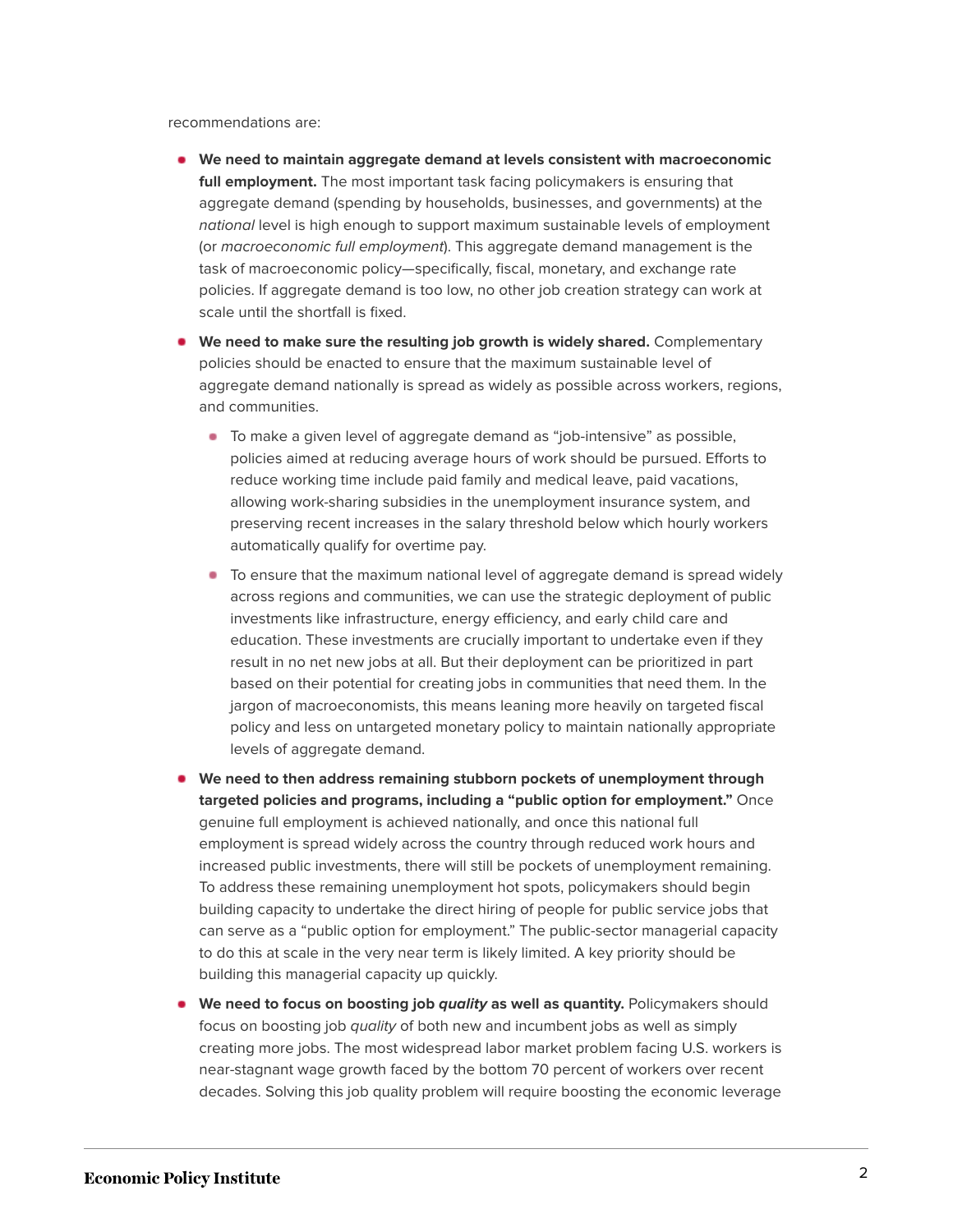and bargaining power of low- and moderate-wage workers through a range of policy interventions, from targeting macroeconomic full employment to modernized labor standards to rewriting the rules governing globalization.

**We need to ensure that people's basic economic security is not so tightly linked to their employment.** Finally, policymakers should aim to delink some key measures of economic security from employment. For example, health and retirement benefits can be expanded through existing social insurance models (say by expanding Social Security and Medicare) rather than remaining tightly linked to particular jobs.

# <span id="page-3-0"></span>**Why don't economies create 'enough' jobs?**

Policymakers promising to create jobs must first analyze what blockage to job growth they think is being resolved with their policy proposals. In the jargon of economists, it is useful to sort unemployment into three different types: deficient-demand, structural, and frictional. These are not perfect categories—they can occasionally be hard to define precisely, and real-world unemployment can certainly be caused or exacerbated by the overlapping of these categories. But they are a useful place to begin the discussion.

## **Deficient-demand (national) unemployment**

<span id="page-3-1"></span>The most important and the most damaging kind of unemployment is deficient-demand unemployment.<sup>[1](#page-20-2)</sup> At the national level, deficient-demand unemployment results when economywide spending undertaken by households, businesses, and governments (or, aggregate demand) is insufficient to induce the employers that supply goods and services to hire enough workers to keep the economy pinned at *macroeconomic full employment.<sup>[2](#page-20-3)</sup>* 

<span id="page-3-2"></span>What do we mean by "macroeconomic full employment"?

For the vast majority of macroeconomists, full employment does not mean "everybody who wants a job gets one." Instead, macroeconomists generally define full employment as the lowest unemployment rate consistent with nonaccelerating inflation. The reason why this definition of full employment is generally not associated with zero percent unemployment is that lower unemployment rates boost the economic leverage of workers when they bargain (collectively through a union or individually with their employer) and lead to faster wage growth.

<span id="page-3-3"></span>At some point, the unemployment rate could in theory fall low enough that workers would be able to demand wage growth that runs ahead of economywide productivity growth. Since productivity is the amount of output generated in an average hour of work in the economy, the only way employers can accommodate wage demands in excess of productivity growth is to raise prices. If the economy stays at unemployment rates below macroeconomic full employment for long enough, wages and prices will chase each other ever upward, leading to accelerating inflation.<sup>[3](#page-20-4)</sup>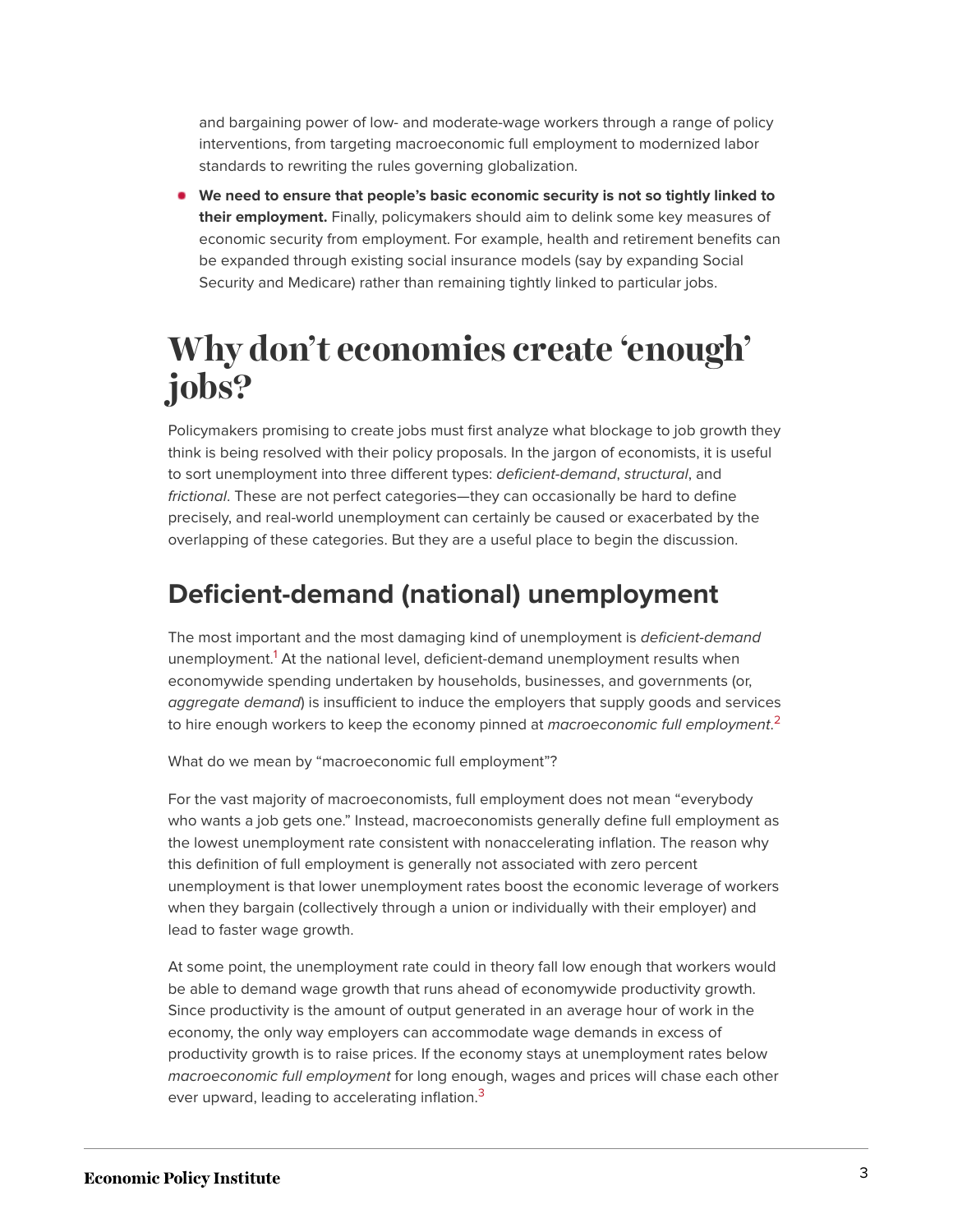## **Structural unemployment**

<span id="page-4-1"></span>Structural unemployment happens when aggregate demand is high enough to ensure macroeconomic full employment, but either potential workers do not have the right skills to meet current employer demands in their local labor market or there are labor market frictions disproportionately faced by some particular groups of workers.<sup>[4](#page-20-5)</sup> If the only unemployment remaining in the economy were structural, and if one tried to reduce unemployment further simply by boosting aggregate demand, the only likely result would be a rise in inflation.

To provide some intuition for how structural unemployment might work: imagine for a second that macroeconomic full employment has been achieved and that both imports and exports have then been increased by equivalent amounts. Workers displaced by expanding imports might not have the correct skills or might not live in the right local labor markets to be seamlessly absorbed into the expanding export industries. Over time, workers displaced from import-competing industries can move to labor markets where more jobs are available, and wages for workers employed in import-competing industries will likely fall, allowing these workers to be more easily reabsorbed into jobs. However, these processes take time.

## **Frictional unemployment**

Frictional unemployment happens when aggregate demand is at a level consistent with macroeconomic full employment but there's still churn in the labor market. People switch jobs and move all the time, and the time between jobs constitutes frictional unemployment. This switching can be involuntary (with about 1.5 million people laid off each month in the U.S. economy) or voluntary (with about 3 million people voluntarily quitting each month).

If the only unemployment remaining in the economy were frictional, and policymakers tried to reduce it further simply by boosting demand, the likeliest result would be an increase in inflation, not more jobs. Further, as labor markets got tighter, while layoffs would likely decline (leading to a decline in frictional unemployment), voluntary quits would likely increase as workers would be confident that they could find at-least-as-good alternatives to their current jobs. So boosting demand would, at best, have ambiguous effects on frictional unemployment.

# <span id="page-4-0"></span>**Deficient demand has been the primary source of our job creation problem in recent decades**

As we note in the introduction, many economic observers would claim that the United States does not suffer nationally from deficient-demand unemployment today. They would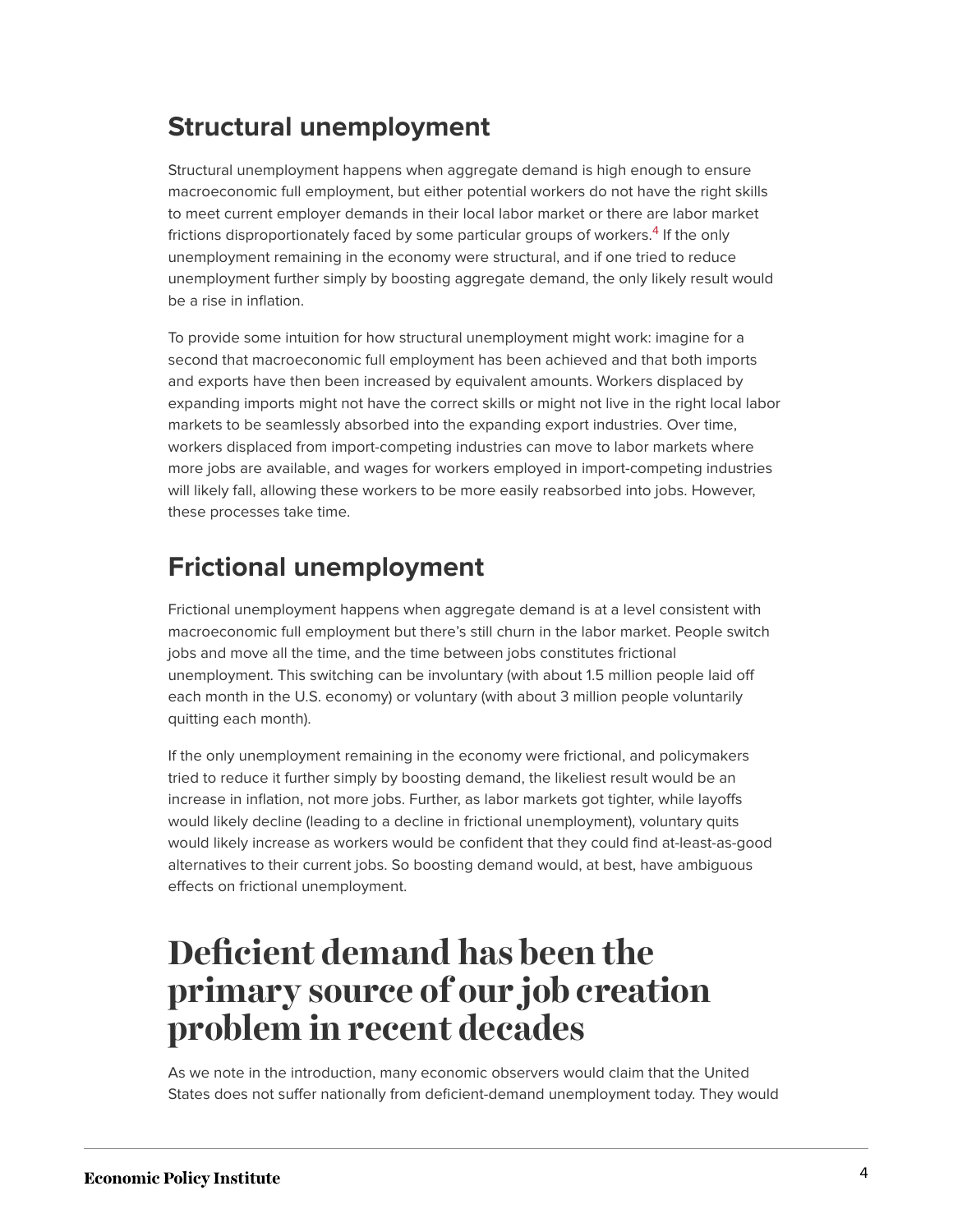point to the 4.1 percent unemployment rate at the end of 2017 and argue that this is beneath the lowest point reached during the pre−Great Recession business cycle of 2001−2007.

However, this is likely a premature conclusion, and there is still likely potential scope to reduce joblessness by boosting the pace of aggregate demand growth today. The unemployment rate, for example, while low in historical terms, has been lower in the nottoo-distant past. In 1999 and 2000, the unemployment rate averaged 4.0 percent for two full years and went below 4.0 percent for five months, and yet no wage-price inflationary spiral happened. Further, the unemployment rate lows reached during the pre−Great Recession business cycle of 2001−2007 yielded almost no real wage gains at all for the bottom 70 percent of workers, even as unemployment averaged roughly 4.4 percent by 2006 and 2007.

<span id="page-5-0"></span>As shown in **Figure A**, other labor market indicators show even more slack between today's economy and genuine full employment. For example, the share of prime-age adults (ages 25−54) who have a job remains significantly depressed below the immediate pre−Great Recession peak and still much farther below levels it reached in 2000. Finally, wage growth seems quite subdued, running far below wage targets that would be consistent with estimates of potential productivity growth and hitting the 2 percent inflation target that quides today's macroeconomic policymaking.<sup>[5](#page-20-6)</sup> This subdued wage growth has been a large drag on price inflation and can explain why the economy has missed the 2 percent price inflation target nearly every month of the past five years.

#### **Why the level of aggregate demand is crucial for historically disadvantaged workers**

In recent months, a number of job creation proposals have emphasized the particular labor market problems faced by historically disadvantaged groups of workers. The CAP plan, for example, highlights the challenges workers without a four-year college degree face. And, in justifying their proposal for a federal jobs guarantee, Paul, Darity, and Hamilton (2017) highlight the challenges racial minorities and ex-offenders face in the labor market.

Calls to ensure that the economy hits macroeconomic full employment will strike some as too technocratic a solution to the deeply rooted institutional racism that drives many American labor market disparities. But while it is true that macroeconomic full employment is not sufficient for addressing these disparities, it is necessary. And genuine full employment is likely the single largest policy target that can help raise income and employment prospects for historically disadvantaged groups.

Take the unemployment rate of African Americans as an example. It is well documented that at the macroeconomic level, this rate tends to be almost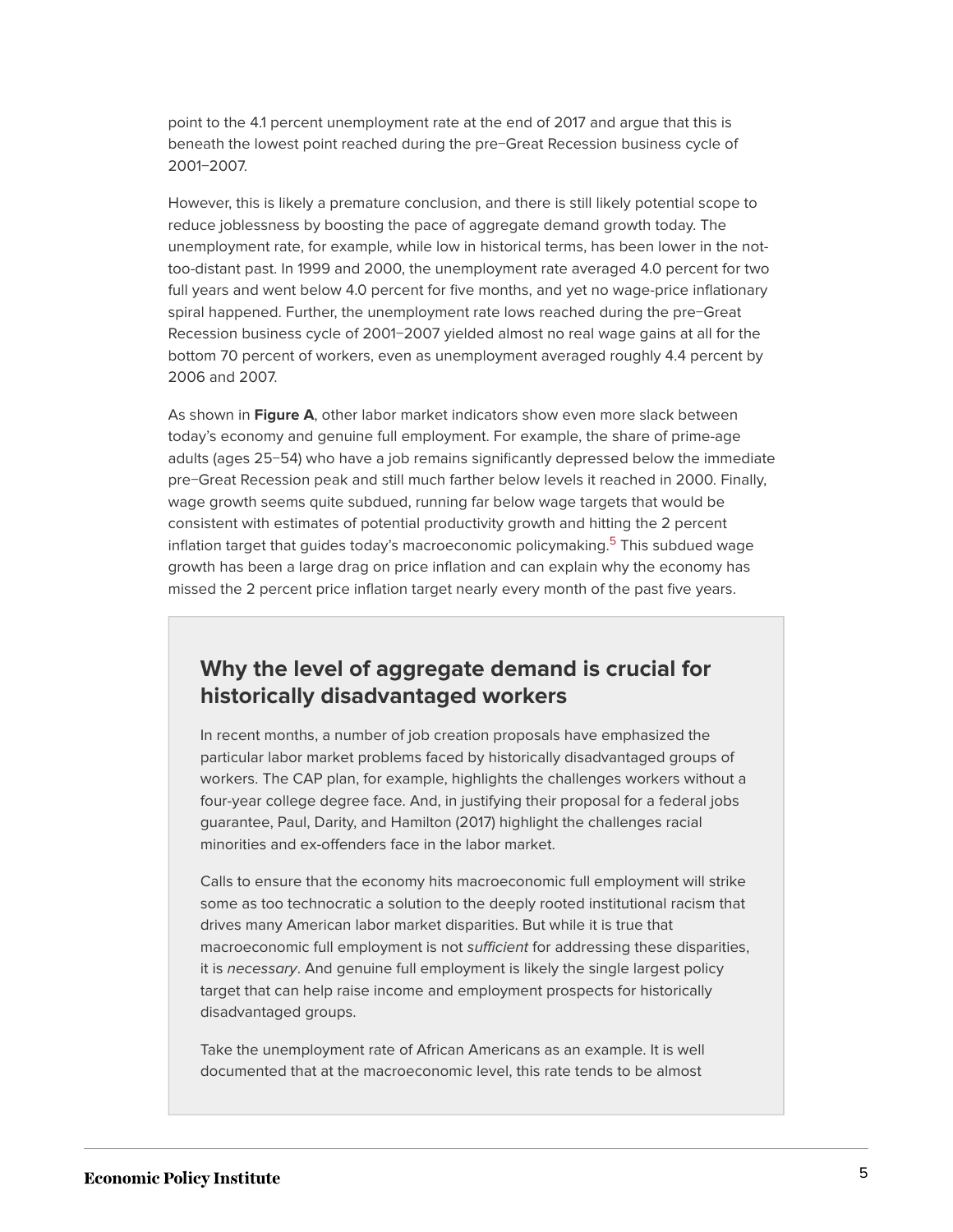#### Figure A **Plenty of evidence indicates that we're not at the limits of full employment**

Inflation, wage growth, interest rates, and the share of adults between the ages of 25 and 54 with a job, 2000–2017



**Notes:** The prime-age EPOP (employment-to-population ratio) is the share of adults between the ages of 25 and 54 with a job. Interest rates are rates on 10-year constant maturity Treasury bonds. Wage growth is the four-quarter change in average hourly earnings of production and nonsupervisory workers from the Current Employment Statistics program of the Bureau of Labor Statistics (BLS). Inflation is the four-quarter change in the price index for core personal consumption expenditures from the Bureau of Economic Analysis.

**Source:** Author's analysis of BLS Current Population Survey program data (for prime-age EPOP), U.S. Treasury data (for interest rates), BLS Current Employment Statistics data (for wage growth), and Bureau of Eco-

**Economic Policy Institute** 

double the overall unemployment rate. This means that when recessions and downturns hit, African Americans suffer disproportionately. But it also means that recovery disproportionately improves the African American unemployment rate. Finally, it means that policies that leave the overall economy short of genuine full employment by (say) 1 percentage point will leave African Americans 2 percentage points shy of the full employment level relevant to their communities.

Finally, wage growth for low- and moderate-wage workers is quite sensitive to unemployment—overall unemployment rates need to be quite low for these workers to get wage increases. Because African Americans are disproportionately represented in the bottom half of the wage distribution, as a group their wages benefit disproportionately from policies that lead to low rates of unemployment (Wilson 2015).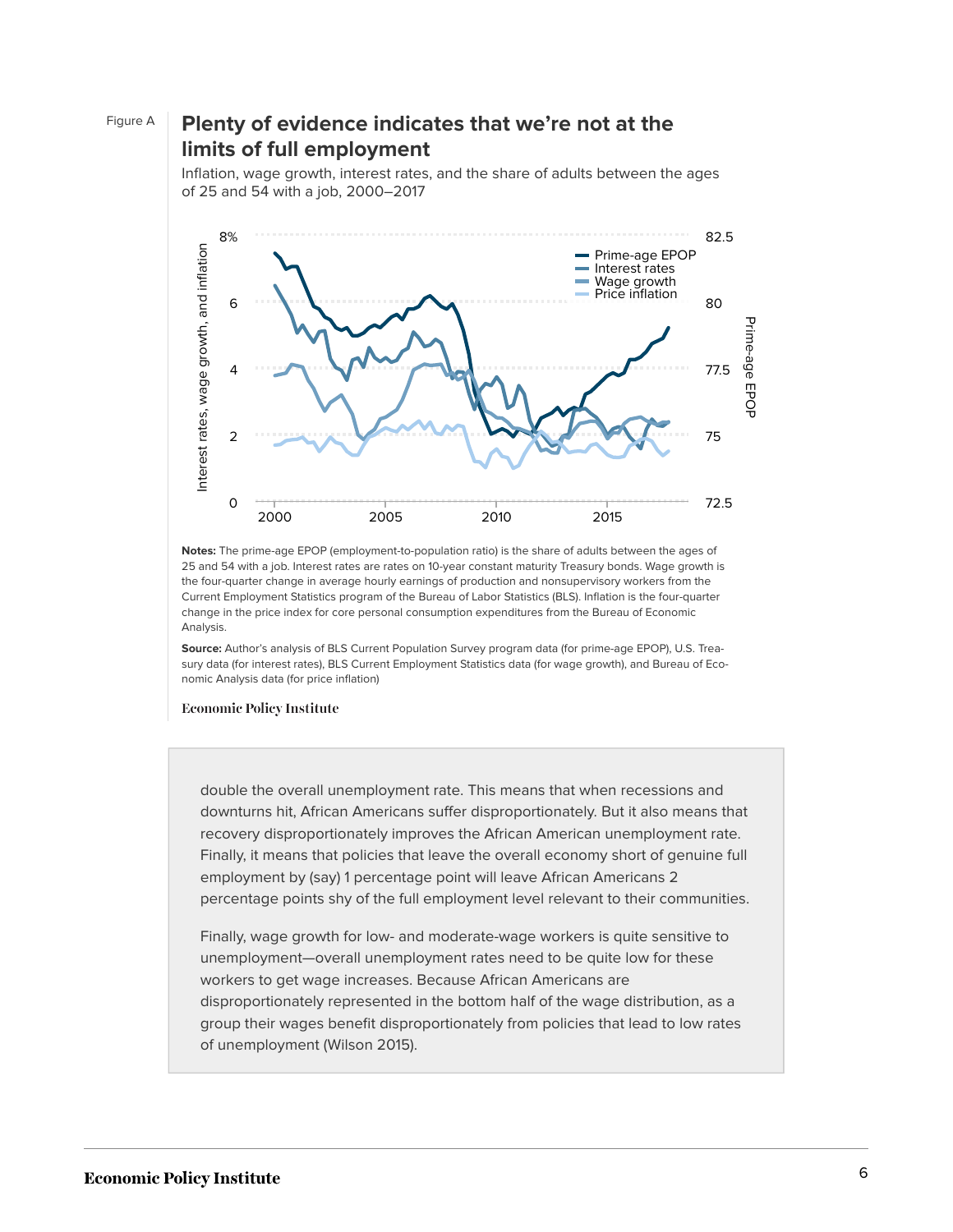## **Levers for ensuring macroeconomic full employment**

Demand growth has been too slow to pin the economy at macroeconomic full employment for most of the past decade and for the large majority of years after 1979. This has damaged all workers and done particular harm to historically disadvantaged groups of workers. Policymakers could change this using the three major tools they have available to them for boosting demand: fiscal policy, exchange rate policy, and monetary policy.

## **Fiscal policy**

The most direct and powerful way to create jobs quickly when the economy is demandconstrained involves changes to *fiscal policy*—changing the level of taxes or government spending to boost aggregate demand and create more jobs. There are definitely more and less efficient ways to use fiscal policy to create jobs (see **Table 1**). The least efficient ways aim to boost resources for the already rich, say by cutting top tax rates and/or corporate income taxes. Delivering resources to the already rich does not induce much new spending because spending by these households is not constrained by current income. Fiscal policy changes that boost resources for low- and moderate-income households, either through refundable tax credits or transfers, will induce much more new spending, because these households' spending is constrained by current incomes. Finally, direct government spending—for example, infrastructure investments that build roads or bridges—will boost demand directly, with no worries at all that some of the money will be saved rather than spent.

Some key virtues of fiscal policy changes as job creation strategies are simply that they work more effectively and directly than other policy changes and can be much more precisely targeted than other types of aggregate demand boosts. This targeting will become key in our later recommendations.

#### **Exchange rate policy**

Another important lever to keep aggregate demand strong and to boost job growth is exchange rate policy that keeps trade balanced—making sure that jobs displaced by imports are matched by jobs gained by exports. When the dollar's value rises, U.S. exports become more expensive on world markets and global imports become cheaper for American consumers. This leads to exports falling and imports rising, and the resulting rise in the trade deficit means that the number of jobs sustained by exports falls while the number of jobs displaced by imports rises. In theory, the shortfall of jobs stemming from trade flows could be soaked up by healthy job growth in the nontraded sector. But when the overall economy is constrained by too-slow growth in aggregate demand, a trade deficit is just another drag on this demand and jobs displaced by trade are net losses to the economy at large. The chronic trade deficits run by the U.S. in recent decades are prima facie evidence that the dollar's value remains too high; policy efforts to allow it to fall to more competitive levels could create jobs.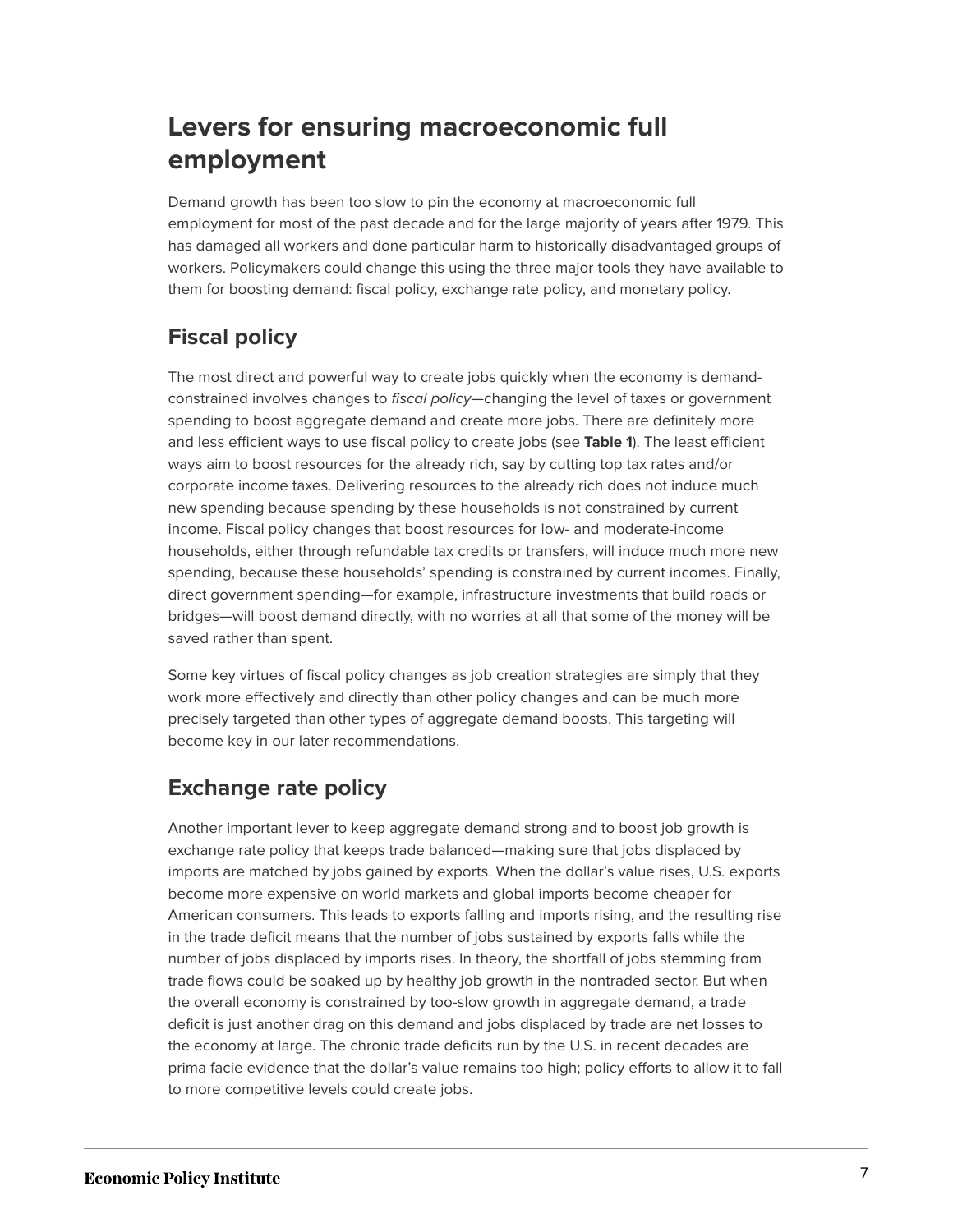#### Table 1 **Fiscal stimulus bang for the buck**

Output multiplier from various types of fiscal policy changes

| Tax cuts                                           | <b>Bang for the buck</b> |
|----------------------------------------------------|--------------------------|
| <b>Temporary tax cuts</b>                          |                          |
| Nonrefundable lump-sum tax rebate                  | 1.01                     |
| Refundable lump-sum tax rebate                     | 1.22                     |
| <b>Payroll tax holiday</b>                         | 1.23                     |
| Job tax credit                                     | 1.29                     |
| <b>Across-the-board tax cut</b>                    | 1.03                     |
| <b>Accelerated depreciation</b>                    | 0.25                     |
| Loss carryback                                     | 0.24                     |
| <b>Housing tax credit</b>                          | 0.88                     |
| <b>Permanent tax cuts</b>                          |                          |
| Extended alternative minimum tax patch             | 0.50                     |
| Make Bush income tax cuts permanent                | 0.35                     |
| Make dividend and capital gains tax cuts permanent | 0.39                     |
| Cut in corporate tax rate                          | 0.32                     |
| <b>Spending increases</b>                          |                          |
| <b>Extending unemployment insurance benefits</b>   | 1.60                     |
| Temporary federal financing of work-share programs | 1.69                     |
| Temporary increase in food stamps                  | 1.72                     |
| <b>General aid to state governments</b>            | 1.41                     |
| Increased infrastructure spending                  | 1.57                     |
| Low-income home energy assistance program          | 1.14                     |

**Note:** The "bang for the buck" is estimated by the one-year dollar change in gross domestic product (GDP) for a given dollar reduction in federal tax revenue or increase in spending. Multiplier indicates how much total output (GDP) changes in response to a \$1 increase in deficit resulting from the fiscal policy change.

**Source:** Zandi 2010, Table 4

**Economic Policy Institute** 

#### **Monetary policy**

The most important day-to-day lever that policymakers use to adjust the economy's level of aggregate demand is monetary policy—the decisions made by the Federal Reserve about the level of interest rates. When the Fed cuts rates, this can potentially spur aggregate demand by inducing businesses and households to borrow more for investment and consumption (though, as we note below, the effect of monetary policy is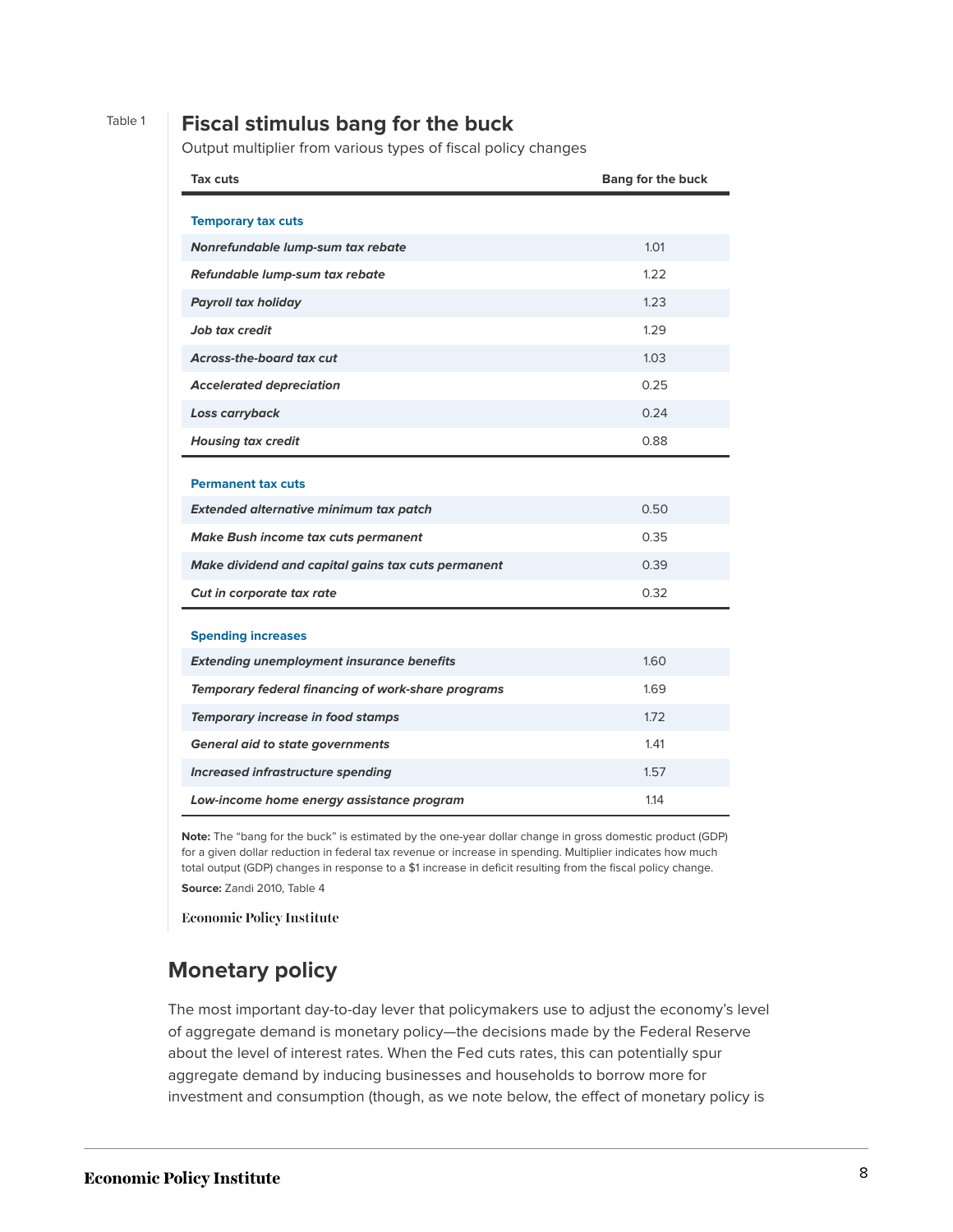quite asymmetric, with interest rate cuts providing only a weak boost to growth while interest rate increases reliably slow growth). Conversely, when the Fed raises rates, it reduces aggregate demand by making this borrowing more expensive. The key virtue of monetary policy actions is that the Federal Open Market Committee (FOMC)—the body that changes interest rates—is a much faster-moving entity than the U.S. Congress and the executive branch, who together control fiscal policy decisions.<sup>[6](#page-20-7)</sup>

<span id="page-9-0"></span>Perhaps surprisingly, the importance of monetary policy is not primarily due to its being a particularly effective job-creation mechanism when aggregate demand is slack. In fact, interest rate cuts have a hard time gaining purchase on a slack economy; the metaphor describing this is that rate cuts that induce, but cannot compel, businesses and households to spend more are like "pushing on a string." But interest rate increases are extremely effective in slowing aggregate demand growth. One can obviously pull on a string with decent effect.<sup>[7](#page-20-8)</sup>

<span id="page-9-1"></span>This means that when it comes to spurring economic growth, the Fed's key role is intentional inaction on interest rates. By not raising rates, they allow the economy's growth to continue unabated. In times when this growth is too slow, this obviously provides very little boost. But during times when this growth has been healthy (as in the late 1990s), Fed forbearance on raising rates has allowed for rapid growth.

### **Key point: The Fed has a veto on aggregate job creation**

Because monetary policy can effectively slow growth, and because the Fed is autonomous and fast-moving relative to other policymakers, the Fed essentially has veto power over efforts to spur aggregate demand growth through other policy changes. If, for example, Congress and the president passed a large package of tax cuts and spending increases to boost the economy, but the Fed thought the economy had already reached full employment or that such fiscal moves threatened to raise inflation, the Fed could block the effects of these tax cuts and spending increases with interest rate hikes. They have certainly done so in the past, most notably in the early 1980s.

What this means in today's economy is simply that the Federal Reserve controls the economy's brake. Unless they can be convinced to stay off this brake until the economy hits genuine full employment, any job-creation strategy is likely to fail as a way to actually boost the overall stock of jobs available in the economy. This means that those worried about American labor market health must wrestle seriously with the power of the Fed to short-circuit job creation and engage the fight to convince the Fed to aggressively pursue full employment by holding off on rate increases before wage and price inflation make them absolutely necessary.<sup>[8](#page-21-0)</sup>

<span id="page-9-2"></span>Is it completely worthless to advocate for, say, fiscal boosts if we expect the Fed to neutralize their overall impact with interest rate increases? Not necessarily. If, for example, a fiscal boost took the form of well-targeted measures to either boost public investment or raise the resources available to low- and moderate-income households, the gains to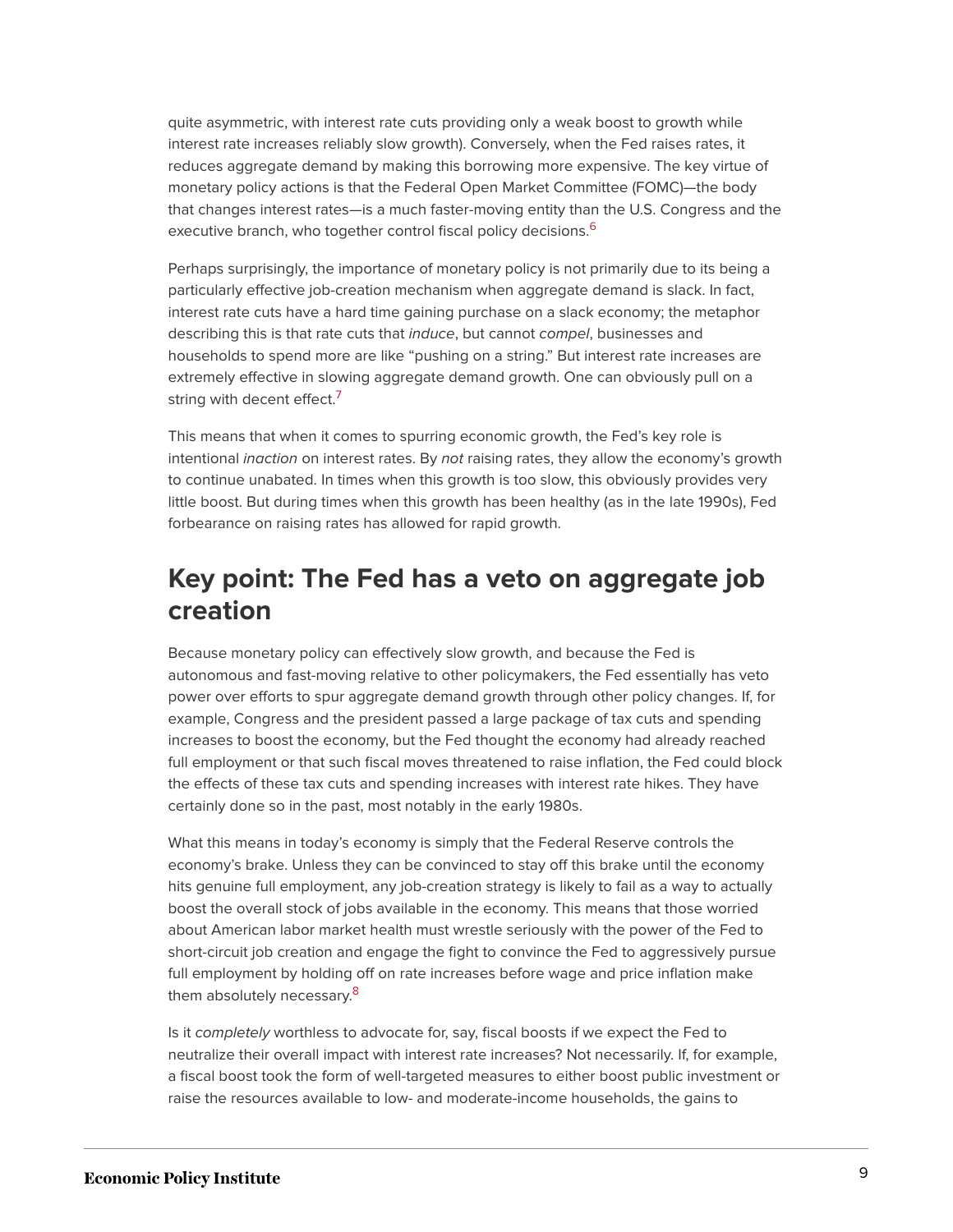<span id="page-10-1"></span>economic efficiency or to distributional fairness might make these efforts worth doing even if the Fed held their impact on overall job creation neutral.<sup>[9](#page-21-1)</sup> But those claiming to be in favor of strong job creation measures in coming years must take debates surrounding the Fed and macroeconomic definitions of full employment as seriously as they take the task of coming up with nonmonetary policy solutions.

# <span id="page-10-0"></span>**Is there a role for job creation policies once macroeconomic full employment is reached nationally?**

Once the national labor market has reached genuine full employment, strong policy imperatives will still be needed to ensure that as many willing workers as possible can find work. Two stand out. First, public policy can help ensure that *national* full employment is widely spread across communities, defined by both geography and demography. Second, public policy can also help address frictional and structural unemployment.

## **Making sure national full employment is broadly distributed across workers, regions, and communities**

Importantly, full employment nationally likely means some regions are overfull and some are underfull. There are welfare gains to be had by distributing aggregate demand more equally over regions and across communities.

Take an example where the national economy consists of two regions—let's call them Luckyland and Cursedville. Each region has 50 percent of the workforce. Say that the national unemployment rate is at macroeconomic full employment at 4 percent; however, in Luckyland the unemployment rate is 2 percent while in Cursedville it is 6 percent. Say that inflation is 3 percent in Luckyland (the economy there is hot, remember), while it is running at just 1 percent in more-depressed Cursedville.

What happens if we try to boost aggregate demand nationally, say with monetary policy that just sees the Fed reducing national interest rates by some measure? In this scenario, we would likely see national unemployment pushed down below full employment. Say that Luckyland unemployment rates fall to 1 percent while Cursedville unemployment rates fall to 5 percent, leading to national unemployment of 3 percent—below macroeconomic full employment. But pushing national unemployment below macroeconomic full employment would push inflation above policymakers' targets. The Fed would not allow this—they would never actually cut interest rates given starting conditions of national full employment—and yet excess unemployment in Cursedville remains.

But can we instead somehow compress unemployment differentials across communities and make sure everybody is closer to the national rate of unemployment when we're at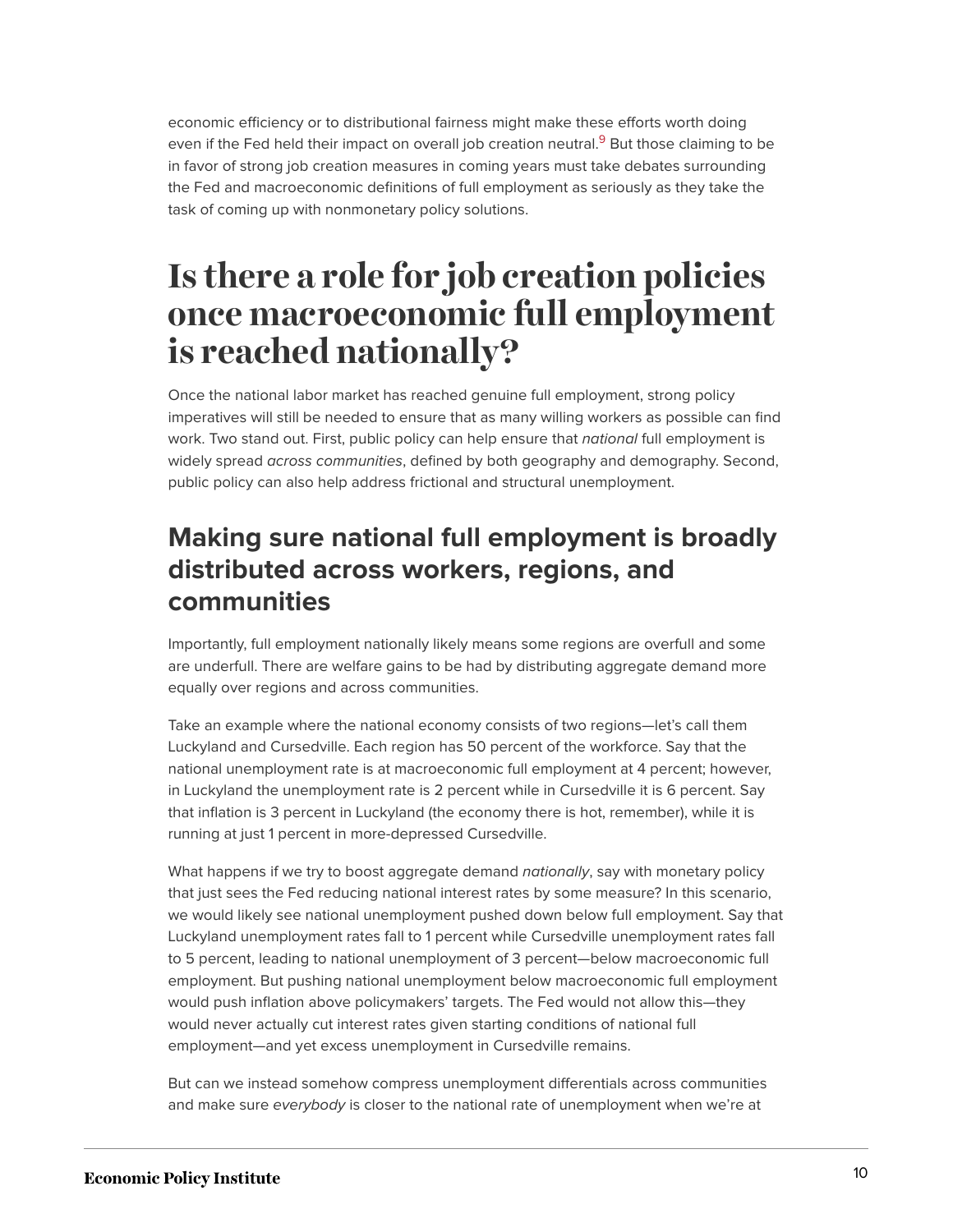national macroeconomic full employment? We could; an obvious strategy would be a mix of more expansionary fiscal policy—targeted at specific communities—and less monetary stimulus (i.e., higher interest rates)**.** As the fiscal stimulus could be targeted, while the monetary contraction would be more diffuse, we could almost certainly iron out differences in labor market conditions stemming from the distribution of aggregate demand across communities.

<span id="page-11-0"></span>Further, we can also make a given amount of aggregate demand either more labor-intensive, or less hours-intensive, by dividing a set amount of aggregate demand into more jobs. For example, a job-creation tax credit induces employers to hire more workers per unit of output.<sup>[10](#page-21-2)</sup> A job-sharing tax credit, or even mandated shorter workweeks, makes a given tranche of aggregate demand get spread over a larger group of workers working fewer hours (see Baker 2011 for a fuller explanation).

## **Helping to reduce frictional and structural unemployment**

As we noted previously, frictional unemployment happens when aggregate demand is at a level consistent with full employment but there's still churn in the labor market. Structural unemployment happens when aggregate demand is high enough to ensure national full employment but labor market frictions keep unemployed workers from finding a good match with potential employers. These states of frictional and structural unemployment are potentially ameliorable by smart policy decisions.

For example, investments that improve geographic mobility (i.e., cheap and efficient mass transit) might provide a larger menu of potential jobs to job seekers who don't currently have easy access to transportation. This larger menu of possible jobs could lead to better matches between jobs and workers and lead to less turnover and hence reduce the length of nonemployment spells.

Proposals to help workers obtain better training or education can help lower structural unemployment by providing skills that may be more in demand in their local labor markets. A similar role can be played by active labor market policies and wage subsidies that entice employers to hire workers they might not otherwise hire. Job supports like child care that allow people to work can also remove key barriers between potential workers and employers.

<span id="page-11-1"></span>Finally, some sort of direct employment generation program, or a "public option for employment," can help people bridge the gaps they experience between more permanent employment spells. Historical models of this kind of direct employment generation include the Civilian Conservation Corps (CCC)—one of the several work programs created in response to the Great Depression—and the direct job creation provisions of the Comprehensive Employment and Training Act (CETA) from the 1970s.<sup>[11](#page-21-3)</sup>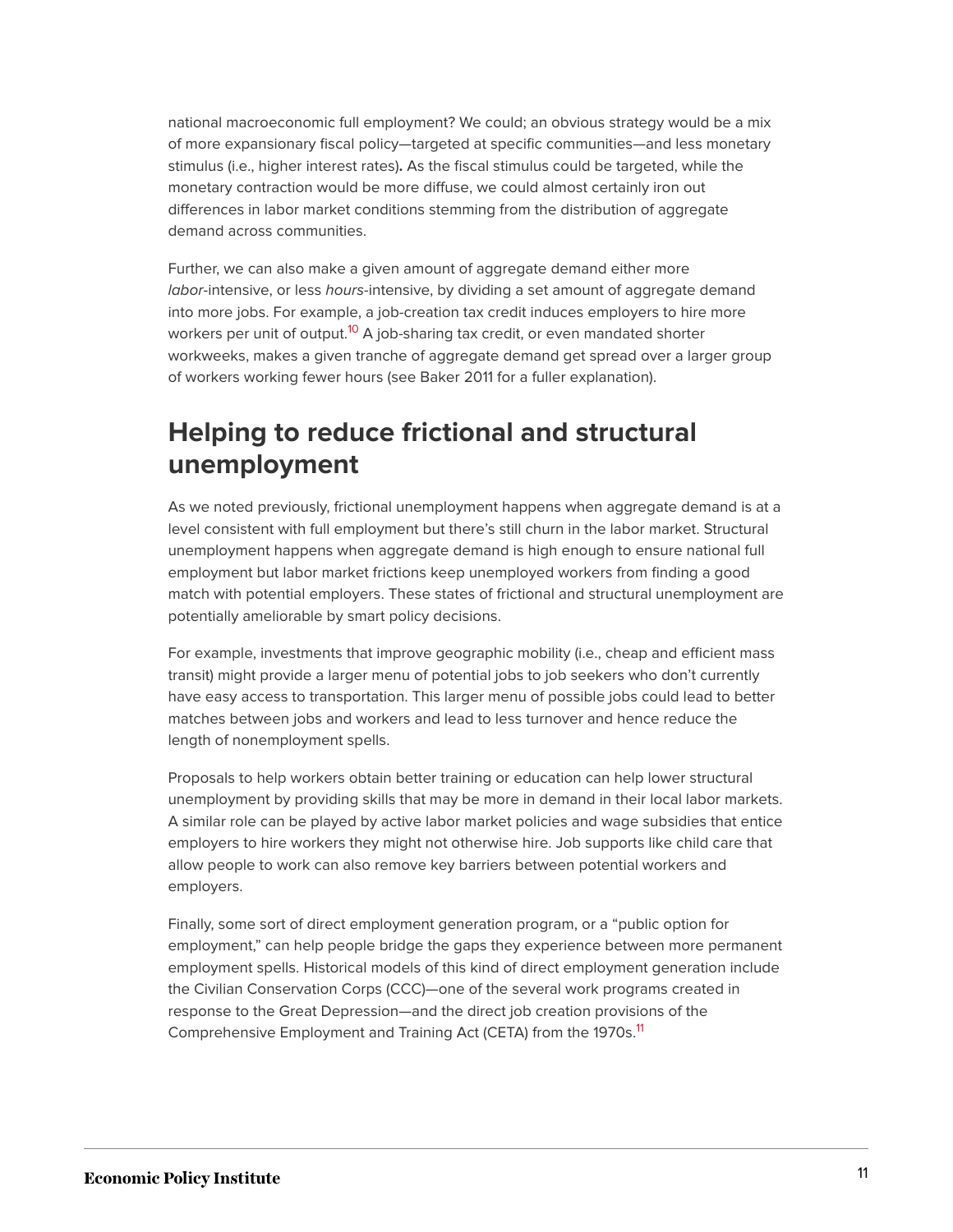# <span id="page-12-0"></span>**Suggestions for how to think about a jobs strategy**

With this analysis in hand, we can sketch out how policymakers should approach thinking about a strategy for jobs.

## **First: Lock in genuine macroeconomic full employment nationally**

By far the most important task for producing robust job creation is ensuring that job growth is not being strangled by too-slow growth in aggregate demand. We largely failed at this task for most years since 2000 and for substantial parts of preceding decades. While deficient demand is no longer an emergent crisis today in the way that it was in the immediate aftermath of the Great Recession, there potentially remains demand slack in the U.S. economy even today.

Fiscal policy that boosts public investments could generate enough aggregate demand nationally to push the economy to macroeconomic full employment. Further, if deployed at a large enough scale and strategically, such investments could also iron out differences in unemployment rates between communities that result from uneven patterns of aggregate demand growth, a possibility we explore in the next section of the paper.

Further, large-scale public investments could maintain macroeconomic full employment nationally and iron out intercommunity differences even if (as expected) the Federal Reserve pulled back monetary stimulus to the economy in response. However, to ensure that genuine macroeconomic full employment is achieved, the Federal Reserve must be convinced to allow it to happen. Otherwise the jobs created through fiscal measures will be largely offset by jobs lost when the Fed raises interest rates in response. The resulting pattern of employment may still be preferable on efficiency or distributional grounds from a fiscal stimulus paired with monetary contraction, but it will not create jobs on net.

This is not a problem of insufficient political ambition or cleverness in design. Too many in the job creation debate have put forward proposals that ignore the role of the Fed. The reasoning seems to be that working to widen the box of potential labor market outcomes the Fed will tolerate is playing "small-ball," and more ambitious proposals can somehow sidestep the Fed's veto. But they can't—the problem of the Fed's veto must be solved head-on. For example, even the largest fiscal stimulus meant to create jobs could be neutralized by a Fed determined to keep it from leading to durably lower unemployment in the name of restraining inflation.

Another key reason to lock in macroeconomic full employment as the first step in job creation is that we cannot actually know how big the problems of regional disparities or frictional or structural unemployment are until we get to actual full employment nationally.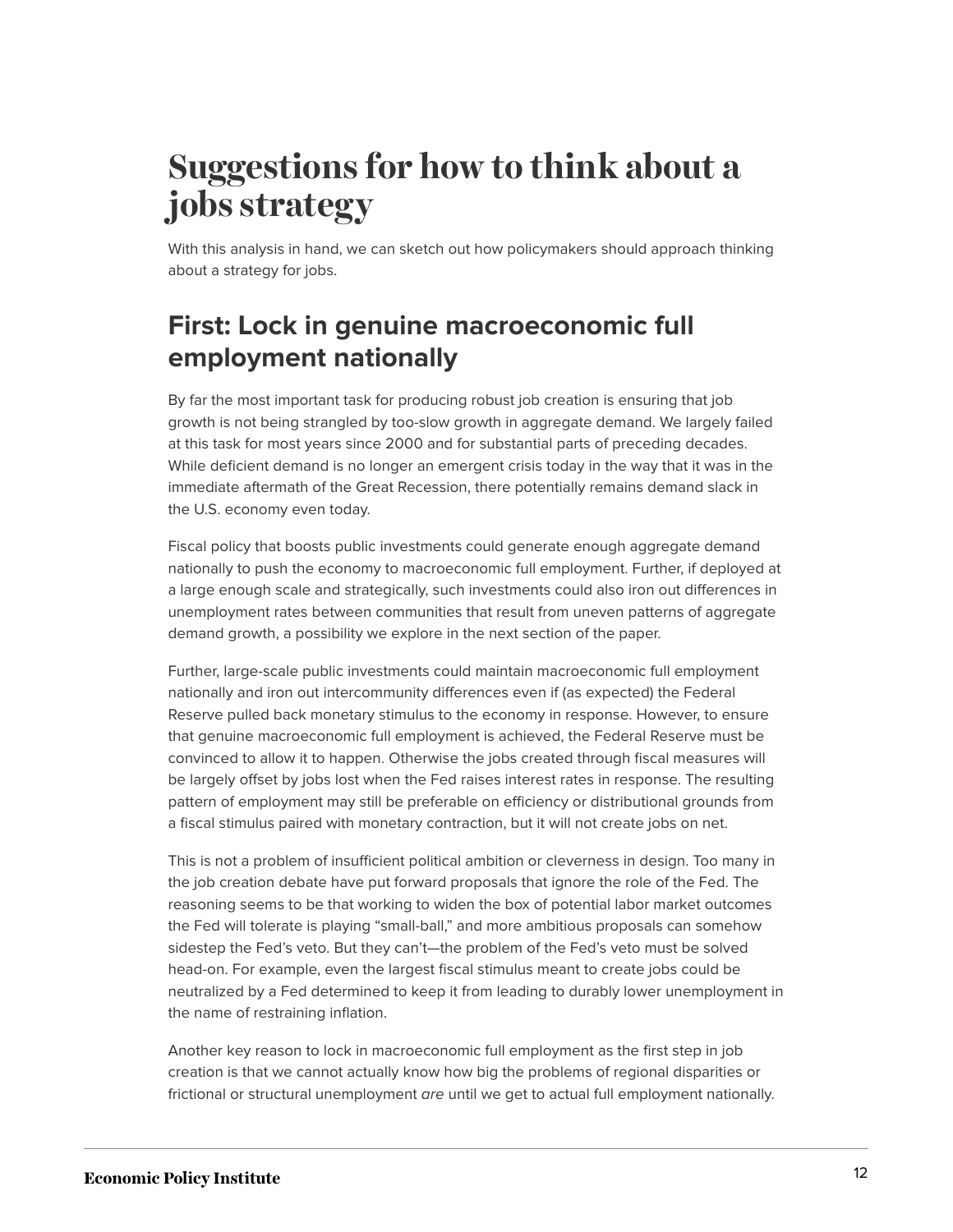In a blockbuster study of job training in France, Crepon et al. (2013) showed that unless economies were in full employment, training programs just led to pure displacement—arming one set of workers with better training in a game of musical chairs so that they could defeat other workers.

## **Second: Aim to reduce hours and strategically deploy public investments to iron out labor market disparities among workers, regions, and communities**

While achieving a level of aggregate demand consistent with national full employment would be a crucial first step to addressing many concerns about jobs, policymakers can do even better than this by ensuring that the jobs created by national full employment are spread as widely as possible across workers, regions, and communities. The key ways to do this are to reduce working time and to deploy public investments in ways that do not just provide necessary outputs, but also iron out labor market disparities between regions.

#### **Reducing work time**

The most direct way to carve a given level of aggregate demand into more jobs is to reduce average work time. There are many other margins of employer adjustment to consider when assessing the impact of shorter work hours on employment, but much empirical research is positive about the potential impact of policy-induced shortening of work hours in boosting employment growth.<sup>[12](#page-21-4)</sup>

<span id="page-13-0"></span>The U.S. labor market has been characterized by rising hours worked conditional on employment along with a rise in nonparticipation among prime-age adults in recent decades (see Wilson and Jones 2018 for a comprehensive overview of these trends). This means that annual hours are bifurcating, with some workers engaged in much more work while some potential workers see none. Efforts to reduce average working time might help redistribute these hours among larger groups of workers.<sup>[13](#page-21-5)</sup> If policy does manage to redistribute some hours from households at the top and middle of the income distribution to those at the bottom, this could actually help poverty alleviation as well, as low annual hours are a key driver of poverty for nonelderly families.<sup>[14](#page-21-6)</sup>

<span id="page-13-2"></span><span id="page-13-1"></span>Further, while most other advanced economies have taken some of recent decades' gains in productivity in the form of more leisure, the United States is exceptional in how little working time has been reduced. **Figure B** shows the average hours worked in the U.S. compared with the overall average for members of the Organisation for Economic Cooperation and Development (OECD) (which are generally among the wealthiest nations in the world). Since 1979, hours on average across the OECD are down by 9 percent, while in the U.S. they are down by just over 2 percent.

Policy efforts meant to reduce working time can take many forms. Increased paid family and medical leave is one form. Mandated paid vacations are another. Changes to the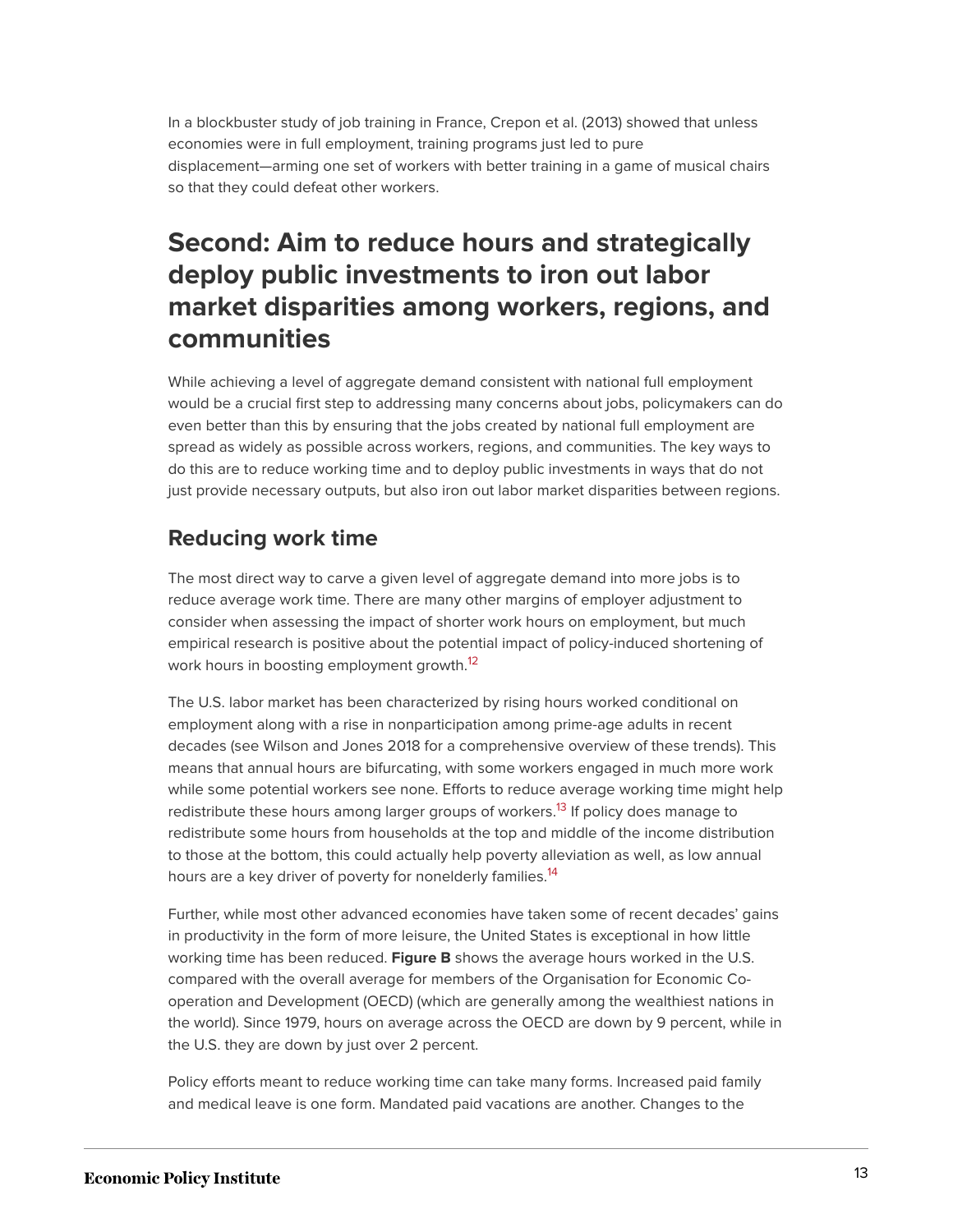

**Notes:** OECD (Organisation for Economic Co-operation and Development) countries in this sample are those countries for which hours data are available for the years 1979 to 2015: Australia, Belgium, Canada, Denmark, Finland, France, Germany, Japan, the Netherlands, Norway, Spain, Sweden, Switzerland, and the United Kingdom. Hours are converted into an index equal to 100 in 1979. OECD average is unweighted.

**Source:** OECD data on average hours worked per year by country (OECD 2017)

#### **Economic Policy Institute**

unemployment system could allow reduced working hours, not just zero work hours, to be subsidized. This would provide large benefits in absorbing recessionary shocks and reduce even frictional unemployment as layoffs could be replaced with hours reductions when firms need to adjust the size of the labor force. The Obama administration boosted the salary threshold below which hourly workers are guaranteed overtime pay—this would provide incentives to keep workers below 40 hours a week as well.<sup>[15](#page-21-7)</sup>

#### <span id="page-14-0"></span>**Ironing out labor market disparities through public investments**

<span id="page-14-1"></span>The most important reason to undertake public investments is that the output of these investments is valuable and is unlikely to be provided at the proper scale by private markets. Examples include infrastructure investments and investments in early child care and education. These are extremely valuable investments even if not a single job is created. As a society, we all benefit from better and greener transportation and utilities and we all benefit when kids are well educated and well cared for; however, if left to the private markets, these goods are likely to be undersupplied, particularly to low- and moderate-income families.[16](#page-21-8)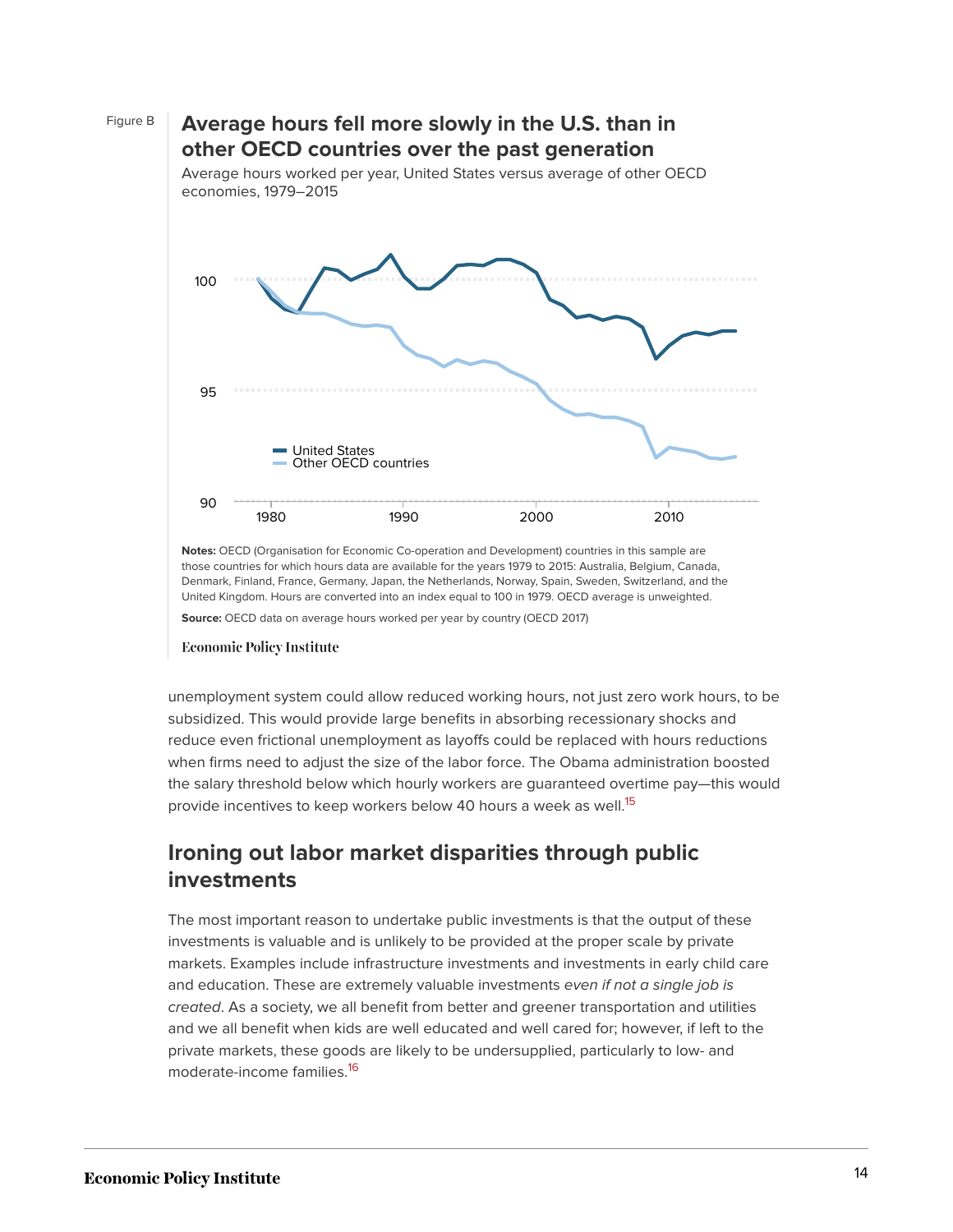#### Table 2 **Recovery remained uneven across counties in 2016**

Average, minimum, and maximum unemployment rates for quintiles of U.S. counties ranked by unemployment rates

|               | <b>Minimum</b> | Average | <b>Maximum</b> |
|---------------|----------------|---------|----------------|
| First         | 1.7%           | 3.2%    | 3.9%           |
| <b>Second</b> | 3.9%           | 4.3%    | 4.7%           |
| <b>Middle</b> | 4.7%           | 5.1%    | 5.6%           |
| <b>Fourth</b> | 5.6%           | 6.1%    | 6.8%           |
| <b>Fifth</b>  | 6.8%           | 9.1%    | 23.5%          |

**Note:** Counties are ranked by 2016 unemployment rates and divided into five equal fifths.

**Source:** Author's analysis of data from the Local Area Unemployment Statistics (LAUS) from the Bureau of Labor Statistics (BLS)

#### **Economic Policy Institute**

We would want the benefits of these public investments even if the labor market were perfectly healthy and even if not a single net new job were created. But because the U.S. economy is so often below full employment *nationally*, and because even national full employment often coexists with excess unemployment in some regions or communities, these investments benefits are buoyed by the jobs they can potentially create and the regional disparities in employment opportunities they can erode. (**Table 2** shows just how widely unemployment rates can vary geographically.)

This means that we can deploy these public investments strategically to communities and regions, with particularly depressed labor markets gaining priority. Luckily for planning reasons (if not for the residents of these communities), distressed labor markets and more pressing need for public investments' outputs are likely to go hand in hand. Flint, Michigan, for example, would benefit enormously from both the lead-free water and the job boosts that would come from a truly ambitious plan to replace water pipes in that community. Relatedly, most proposals to provide public aid to ensure quality early child care and education link this aid to income levels, so the benefits would flow naturally to poorer communities.

Besides targeting specific geographic areas, an additional tranche of federal investments could target funds in an effort to address long-term labor market distress of particular communities within geographic areas. For example, while the unemployment rate for a particular metropolitan area may be low, there may well be communities—say, young African American men—within the metro area that still suffer from high unemployment. This is not just idle speculation; the city of Seattle in 2016 had average unemployment of 4.0 percent (substantially below the national average of 4.9 percent over that year) and had seen wage growth of over 19 percent in the previous two years (compared with national wage growth of less than 5 percent). Yet in Washington State as a whole, youth unemployment (among workers ages 15–24) was 12.3 percent, well above the national rate of 10.4 percent.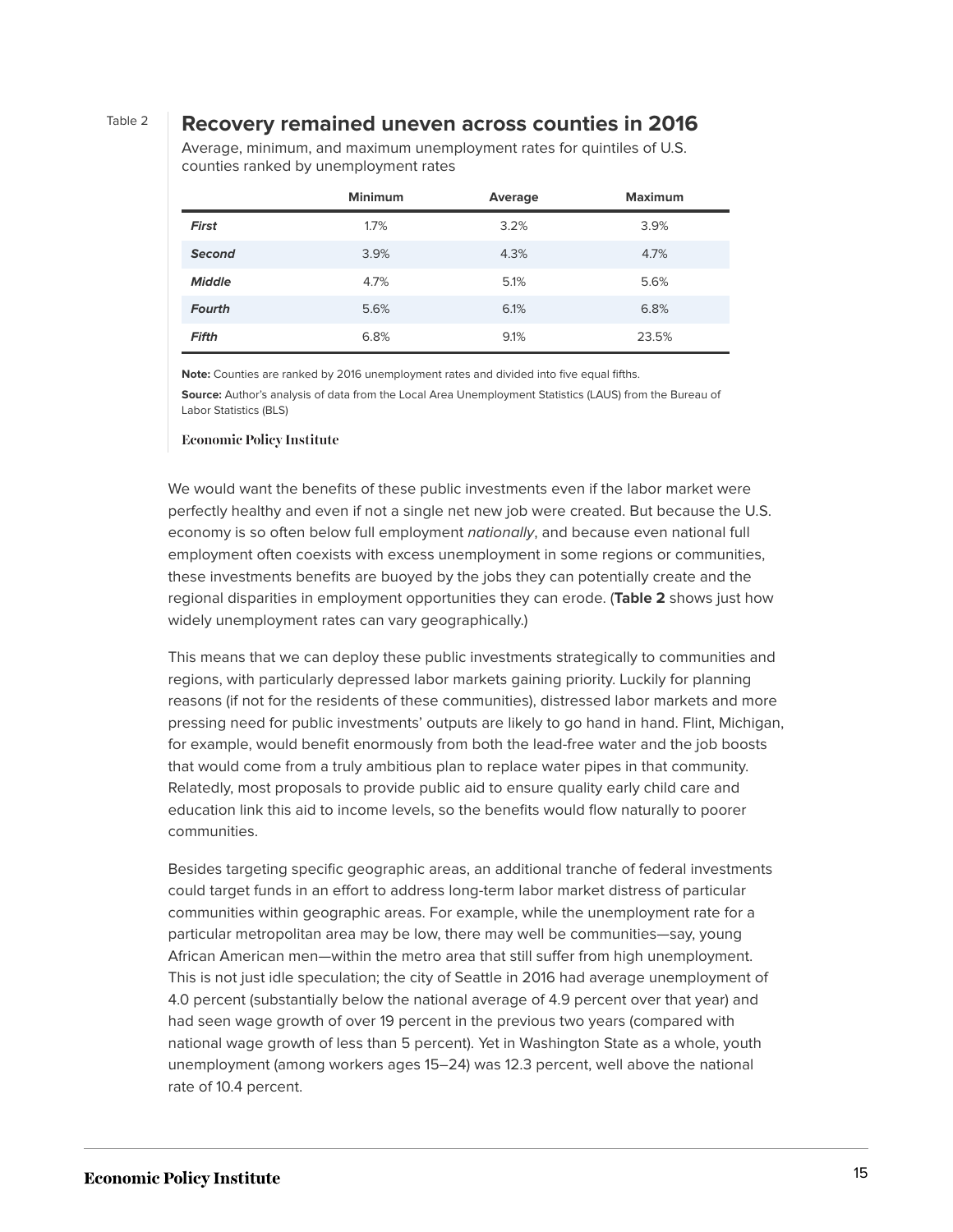If infrastructure projects could be specifically identified that would well-target high rates of joblessness in specific communities, it could do much good, even if aggregate demand generated in these communities were counterbalanced by lower levels of demand in some others.

Currently, some guides for states and localities making cost-benefit analyses of infrastructure projects instruct them to not include the benefits of jobs, as these are seen as solely a transfer (with benefits provided to workers but costs borne by employers). This is bad economics—long-running community disparities in labor market health should help us prioritize public investments.<sup>[17](#page-21-9)</sup>

<span id="page-16-0"></span>It seems clear that a sustained increase in the overall level of public investment (both traditional infrastructure as well as noncore investments that nevertheless will yield high returns—such as early childhood education) could go a long way toward ironing out community disparities in unemployment, even when the national labor market is healthy. In economists' thinking, a more expansive but better targeted fiscal policy could shoulder more of the load in job creation than monetary policy stimulus.

## **Third: Build capacity for direct public job creation to address frictional and structural unemployment**

Ensuring macroeconomic full employment nationally, reducing working time, and using strategic deployment of public investments to iron out regional disparities in deficientdemand unemployment will likely get us a long way toward making the nation's job market much healthier. But telling potential workers who still cannot find work that we cannot do anything more because their joblessness is just frictional or structural is not sufficient. Frictional and structural unemployment sound bloodless enough on paper, but they are often the legacy of discriminatory labor market practices (either in the present or the past), horribly unequal access to quality education, past failures to keep the national economy at full employment that led to the "last hired, first fired" dynamic that sidelined people for extended periods through no fault of their own, unequal access to neighborhoods that are richer in job opportunities, and employer practices that make low-wage work irregular and inadequate to provide a decent living.

For all of these reasons, we should start thinking hard about how to put a dent in frictional or structural unemployment and provide help in job-finding to those still suffering even after full employment and strategic deployment of stepped-up public investments across communities has happened.

Generally, policy discussions aimed at reducing structural or frictional unemployment hop directly to improving workers' skills. This is a worthy goal; the U.S. has never done skill development (whether private or publicly directed) particularly well, so any intervention that can genuinely boost skills is welcome. However, in recent years persistent claims that deficient skills are the primary barrier between willing workers and jobs have not been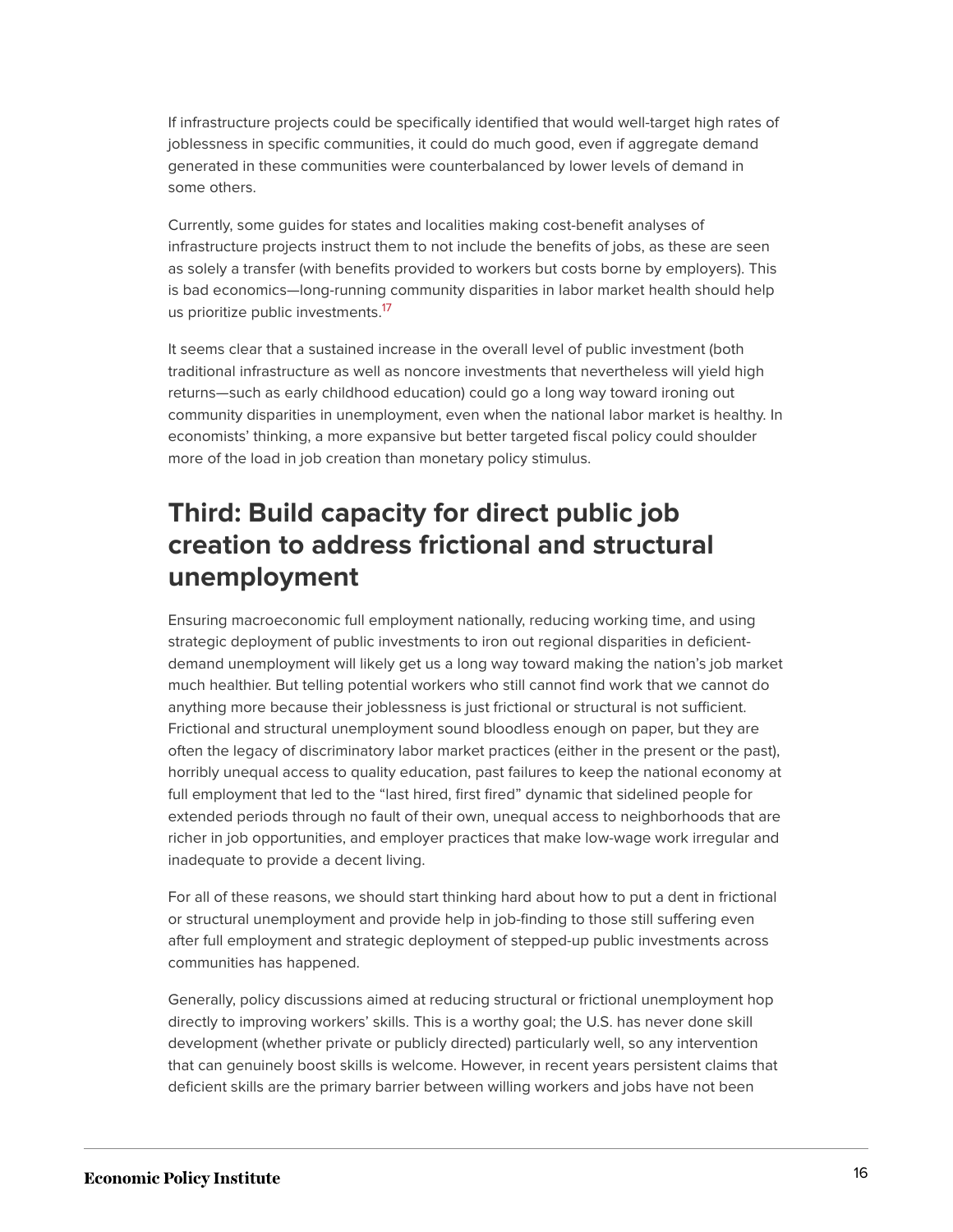<span id="page-17-0"></span>supported by careful data.<sup>[18](#page-22-1)</sup> This means that skills development should not obviously jump to the head of the list of policies meant to reduce structural or frictional unemployment.

Even at full employment, the frictions keeping willing workers and jobs apart might not be purely skill-based, and there may be low-hanging fruit in terms of policies that could make a given level of aggregate demand generate more jobs. Two possibilities worth discussing are efforts to reduce working time (discussed in the previous section), and direct public job creation schemes (such as proposals to provide a public option for employment, discussed below).

#### **A "public option" for employment**

By providing a public option for employment (POE), the government becomes an "employer of last resort" for job seekers who are otherwise unable to find work in the private sector or through existing public structures. Generally, POE proposals are envisioned as providing a tranche of public money to states and localities to provide a steady buffer of jobs to those willing workers who remain locked out of work even after best practice in job creation policy has been followed. These jobs could be publicly managed, or they could support work in the nonprofit sector.

A characteristic feature of POE proposals, as opposed to jobs created through public investment in areas like infrastructure or child care, is that the job matters more than the output. The purpose of a POE program is primarily to provide a job and only secondarily to specify a pressing social need that will be addressed by this employment. This means something quite important about these programs: the jobs associated with POE programs must be jobs that society is fine seeing go unfulfilled when the economy heats up and the private sector pulls people into employment from the public sector. While POE programs have much to recommend them, they likely cannot be a job creation panacea, at least not in the near term.

<span id="page-17-1"></span>For example, trying to use POE programs as the primary tool for addressing problems of insufficient aggregate demand at the national level, or the regional disparities in aggregate demand growth, will demand far too much of such programs.<sup>[19](#page-22-2)</sup> The reason is simple: the bureaucratic hurdles to making sure these jobs are well managed and socially useful are daunting and will become exponentially more so during recessions. Suppose we built up POE bureaucracies that manage, say, 10,000 employees normally in a given city during the year. Such programs would likely be swamped if in the course of a year a recession swells the ranks of workers who must be effectively managed and deployed to 50,000. [20](#page-22-3)

<span id="page-17-2"></span>Because POE jobs would swell and ebb radically over the course of the economic cycle if they were our primary way of absorbing demand shortfalls, they should be jobs that society is fine having go unfulfilled during periods of labor market health. This would seemingly rule out many jobs commonly associated with POE programs, like jobs in the early child care sector. Early child care jobs are vital public investments that require consistent effort put forward by well-credentialed professionals; they are not jobs that society would be fine living without for a stretch. Because POE jobs should be ones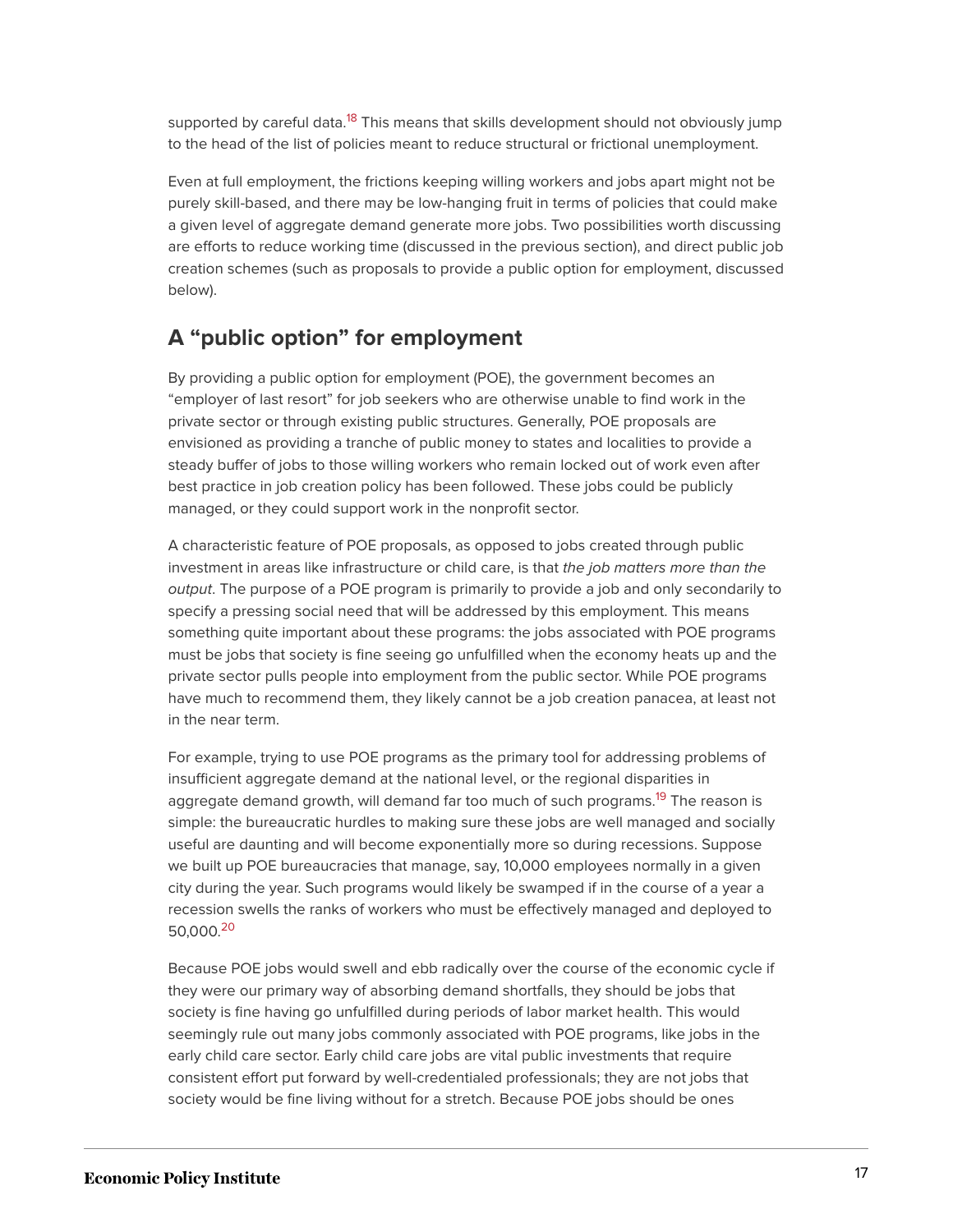society is fine doing without during stretches of economic strength, the universe of jobs that could be created and managed under a POE program is hence limited.

But for all the cautions raised above, POE jobs are potentially promising as a way to deal with some of the joblessness remaining after issues of aggregate demand—both nationally and across communities—have been solved. A promising way to start is to ramp up the youth employment programs that currently exist. Pollack (2017) surveys the evidence on existing youth job creation programs (mostly summer employment programs) and finds promising results. He raises valid concerns about the quality of implementation in these programs that should inform all POE-type proposals.

## **Fourth: Address job quality, not just of new jobs but of incumbent jobs as well**

While politicians are rightly concerned about alleviating job market distress for Americans, they should not just focus on creating new jobs. They need to also stress improving the quality of jobs, both new and incumbent. After all, the vast majority of American job seekers find work before too long. But for the vast majority, the returns to this work have risen agonizingly slowly over decades, with wages for the bottom 70 percent of the workforce near-stagnant (growing less than 0.5 percent annually) since 1979, as seen in **Figure C**. In addition to wage stagnation, employer-provided benefit provision has also stagnated or even declined in recent decades.<sup>[21](#page-22-4)</sup> Other measures of job quality—from regular schedules to having fair access to dispute settlement procedures—could also be improved.

<span id="page-18-0"></span>The admirable boldness in constructing job-creation programs should be mirrored in boldness in turning jobs (including incumbent jobs) from bad to good. There are a range of policies that can help do this. Targeting genuine full employment is one that overlaps firmly with the job creation agenda. But building out labor standards and institutions and regulations that provide typical workers some degree of economic leverage and bargaining power is a crucial part of this effort as well. $^{22}$  $^{22}$  $^{22}$ 

### <span id="page-18-1"></span>**Fifth: Provide baseline economic security for those who cannot find work**

Finally, we would be remiss if we didn't point out that one of the reasons Americans are so anxious about jobs is that so much of their economic security is bundled with their employment. Some of this is obviously inevitable; the vast majority of nonelderly Americans get the vast majority of their income—as well as their health insurance—from working. Even older Americans' income sources—Social Security and pensions—are legacies from their past working lives.

But policy can delink some of the economic security from employment and active jobsearch. Unemployment insurance, for example, could be made more generous and easier to qualify for. Or affordable health care could be made easier to obtain for nonelderly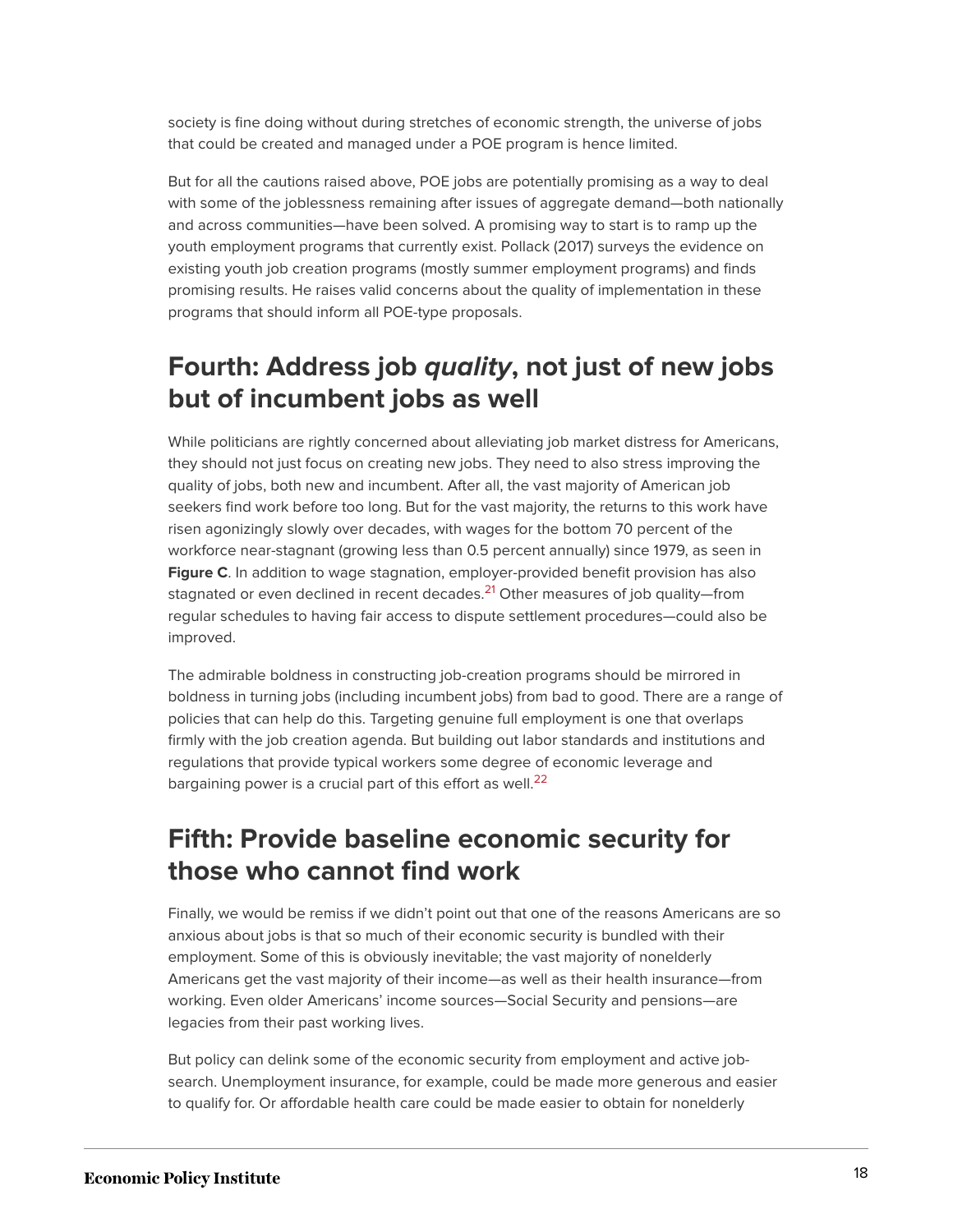

**Source:** EPI analysis of Current Population Survey Outgoing Rotation Group microdata

Figure C **High-wage earners have continued to pull away from**

**Economic Policy Institute** 

Americans who don't have jobs. The Affordable Care Act has made an excellent first step in this regard, and the health care guarantee could be further improved. Expanding Social Security could help beef up retirement incomes and increase retirement certainty even for those workers who did not have consistently well-remunerated employment during their working-age lives. Efforts to make college more affordable can relieve some stress from parents who go jobless for spells.

In the end, work will still have to provide the bulk of Americans' income and economic security, but policy can certainly aid in those times when work is scarce and can protect those workers who are subject to labor market dysfunction that is beyond their control.

# <span id="page-19-0"></span>**Conclusion**

Policymakers should move quickly to make the job market better for Americans. However, they should also move forward with a clear idea of what they are trying to fix and how the policies they propose would fix it. Bold solutions are needed, but they have to be the right bold solutions, and there is no one single silver bullet that will slay the problem of labor market distress for all Americans. Instead, a portfolio of policies is needed to restore macroeconomic health and correct the profound power imbalance between workers and their employers that has emerged in recent decades.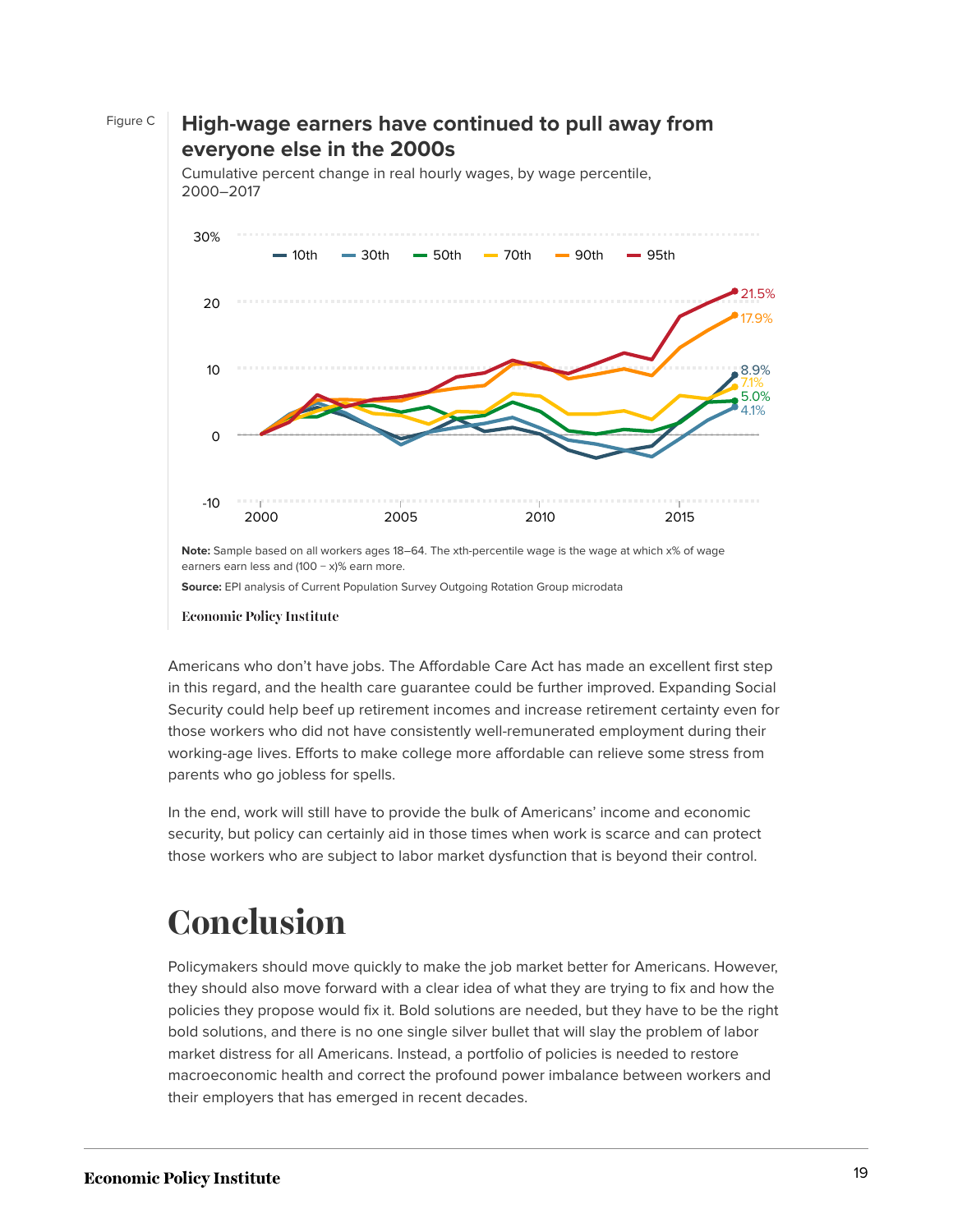# <span id="page-20-0"></span>**About the author**

**Josh Bivens** joined the Economic Policy Institute in 2002 and is currently the director of research. His primary areas of research include macroeconomics, social insurance, and globalization. He has authored or co-authored three books (including The State of Working America, 12th Edition) while working at EPI, edited another, and has written numerous research papers, including for academic journals. He often appears in media outlets to offer economic commentary and has testified several times before the U.S. Congress. He earned his Ph.D. from The New School for Social Research.

# <span id="page-20-1"></span>**Endnotes**

- <span id="page-20-2"></span>[1.](#page-3-1) Among economists, this type of unemployment is more commonly called Keynesian unemployment, after the economist who first fully specified how deficient-demand unemployment could persist. But in the name of reducing jargon and making this a more descriptive label, we will call it deficient-demand unemployment here.
- <span id="page-20-3"></span>[2.](#page-3-2) Among economists, this is generally just shorthanded as "full employment." But because many lay readers might interpret full employment to imply zero unemployment, we keep the macroeconomic qualifier here to signal that we are using a precise and technical definition.
- <span id="page-20-4"></span>[3.](#page-3-3) The ever-accelerating inflation that begins before the economy hits zero percent unemployment is why macroeconomists are comfortable calling this nonzero unemployment rate "full employment." Essentially, it is the lowest sustainable level of unemployment if one makes the (generally sensible) assumption that ever-accelerating inflation rates are not sustainable. Later in this paper, we identify ways in which today's unemployment rate might be misleading as a measure of the true slack remaining in American labor markets. However, because the unemployment rate is the most commonly known measure of labor market health to lay readers, we frame much of the discussion in what follows in terms of unemployment. Further, if the economy hit a very low unemployment rate for an extended period (say 4 percent for two years, similar to what happened in 1999 and 2000), we are quite confident that other measures of labor market slack would tighten up considerably.
- <span id="page-20-5"></span>[4.](#page-4-1) For example, low-wage workers might have trouble finding employment because they have limited transportation options and can therefore only job-search within a very limited geographical area.
- <span id="page-20-6"></span>[5.](#page-5-0) The question of whether the 2 percent inflation target is appropriate or not is an important one, but for the purposes of this paper we take this target as given. Even if one thinks it's too conservative a target, it remains the case that the economy has repeatedly undershot this target in recent years. The case for nonzero inflation targets and the case for nominal wage growth targets consistent with price targets can be found in Bivens 2017 and Bivens 2015, respectively.
- <span id="page-20-7"></span>[6.](#page-9-0) Some fiscal stabilization policies, however, do not require legislation in order to kick in during recessions. So-called "automatic stabilizers"—such as progressive taxation, unemployment insurance, and means-tested income support and social insurance programs—all mechanically transfer resources to households as private-sector incomes fall.
- <span id="page-20-8"></span>[7.](#page-9-1) While this asymmetry of effects of interest rate policy (rate cuts do not spur growth much, but rate increases reliably tamp growth down) has been known for decades, it has received crucial recent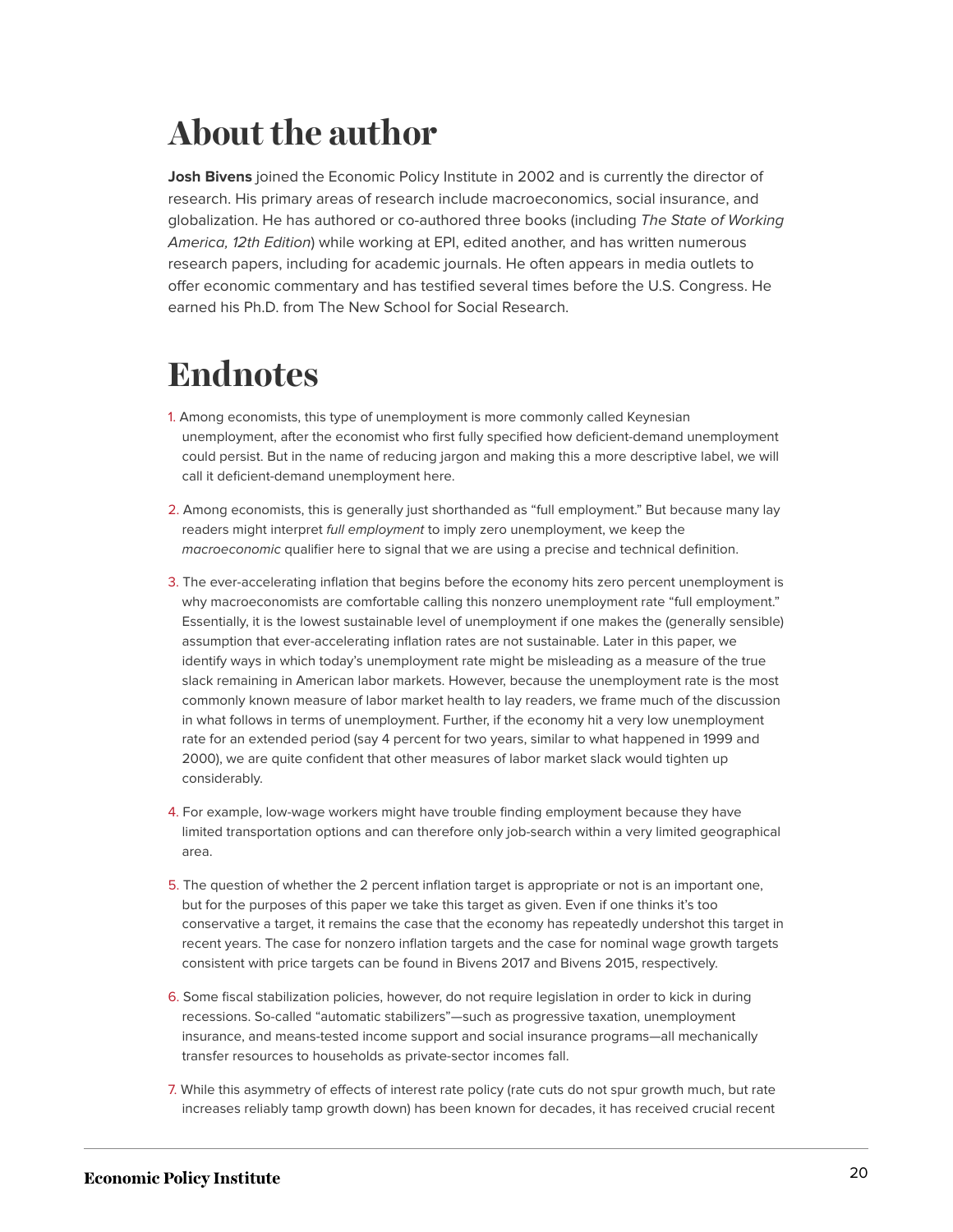rigorous confirmation in a paper by Angrist, Jorda, and Kuersteiner (2013).

- <span id="page-21-0"></span>[8.](#page-9-2) Bivens (2014) provides a quick overview of the arguments surrounding the Fed and full employment. We should note that EPI practices what we preach: EPI is a key member of the Fed Up coalition, which exists precisely to focus lots of attention and resources on convincing the Fed to be more aggressive in pushing the economy to full employment.
- <span id="page-21-1"></span>[9.](#page-10-1) The next section also notes a role for tighter monetary policy and more expansionary fiscal policy that is targeted as a way to ensure that the jobs generated by macroeconomic full employment are spread as widely as possible across communities.
- <span id="page-21-2"></span>[10.](#page-11-0) Essentially, as Bishop and Bartik (2009) demonstrate, the job-creation tax credit induces employers to use more labor and less capital (and other inputs) for producing a given amount of output. So, a fast-food restaurant thinking of investing in kiosks might instead hire an extra cashier should a job-creation tax credit be offered to them.
- <span id="page-21-3"></span>[11.](#page-11-1) Some might naturally ask if providing federal funds to directly hire workers does not just constitute fiscal expansion aimed at boosting aggregate demand. We think this strategy can be reasonably well distinguished from simple fiscal demand management, however. For one, the direct employment generation could be financed by tax increases that reduce aggregate demand. For another, while the goods and services that most direct employment proposals envision being produced clearly boost living standards and quality of life, they may well not boost measured gross domestic product (think community beautification, for example). Finally, Tcherneva (2012) argues that direct employment program wages could be set below market wages, hence providing no upward pressure on wage growth that would result in inflationary pressures.
- <span id="page-21-4"></span>[12.](#page-13-0) In terms of absorbing job losses from recessions, the research on work-sharing is clear—see Baker 2011. Hunt (1999) examines the longer-run effects of reduced work hours on Germany's economy. She finds modest employment gains.
- <span id="page-21-5"></span>[13.](#page-13-1) Goldin (2014) highlights that extremely long weekly hours at the top of the earnings distribution are strongly associated with the failure to close gender wage gaps at the top of the earnings distribution. She recommends business and organizational changes to reduce these long hours, which she argues disproportionately advantage male workers.
- <span id="page-21-6"></span>[14.](#page-13-2) Gould et al. (2015) show that boosting hours back to levels consistent with the full-employmentish economy of 2000 would reduce nonelderly poverty by 1.6 percentage points.
- <span id="page-21-7"></span>[15.](#page-14-0) The overtime rule is currently in some legal uncertainty and has not been enforced yet.
- <span id="page-21-8"></span>[16.](#page-14-1) Infrastructure projects are often assumed to be undersupplied by private markets because of their natural monopoly characteristics (large upfront costs and low marginal costs). Bivens et al. (2016) point out that low- and moderate-income families may well have trouble affording highquality early child care and education, yet the returns to investing in this are large enough (including substantial spillovers) that federal aid in making such high-quality programs affordable is clear efficiency-generating in the long run.
- <span id="page-21-9"></span>[17.](#page-16-0) The view of job creation as a pure transfer rests on a very stylized model of labor markets—wherein these markets are perfectly competitive: workers can always instantly find alternative employment should they lose a job, and employers can always find a perfect substitute instantly for any worker that quits. But if instead the labor market has frictions that make good "matches" between workers and jobs valuable, then job creation can result in societal benefits and not just represent a pure transfer.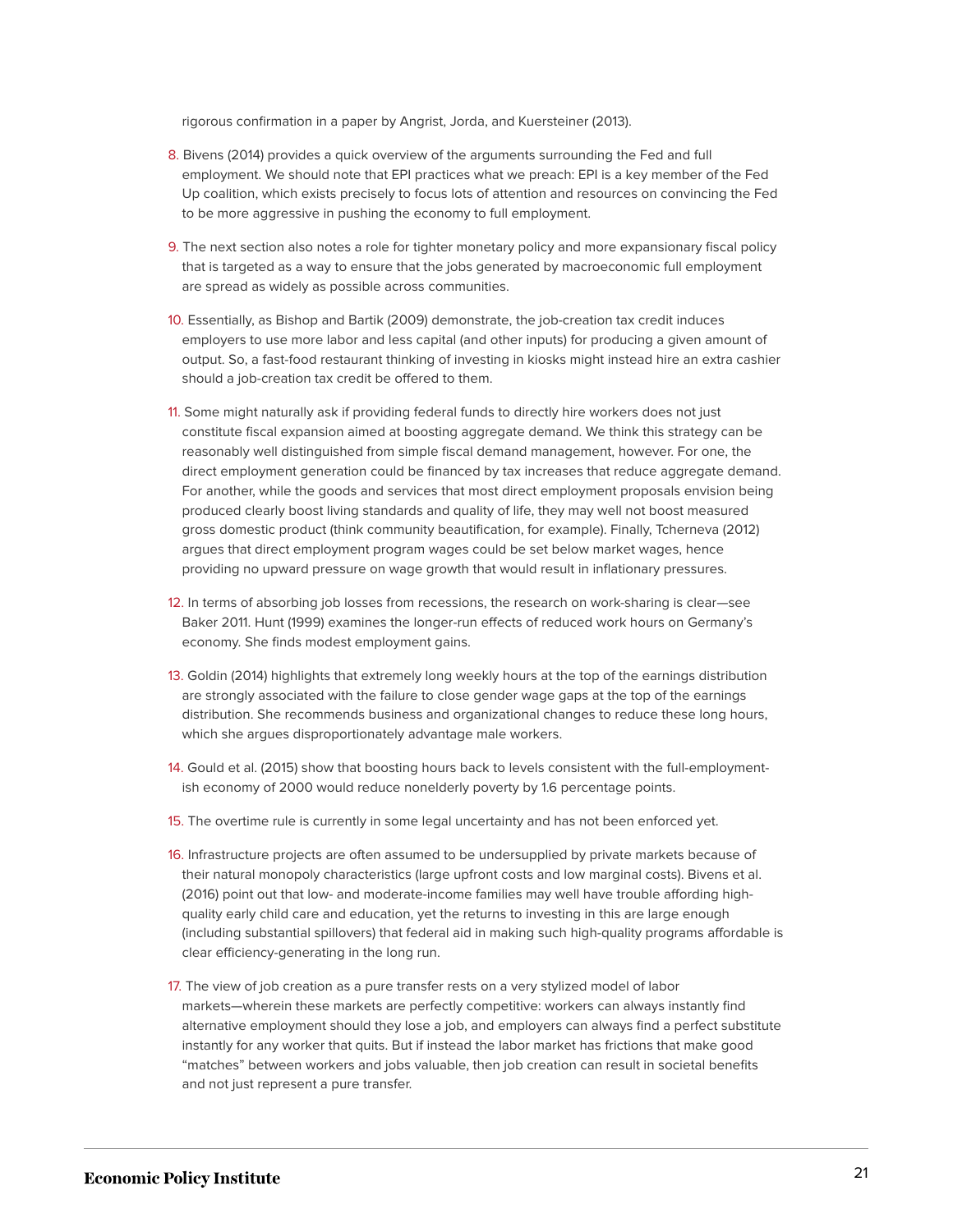- <span id="page-22-1"></span>[18.](#page-17-0) For serious evaluation of skills-shortage claims, see Burtless 2014, Cappelli 2015, Mishel 2011, Shierholz 2013, and Weaver and Osterman 2017. Of course, skills shortages are highly dependent on the state of the business cycle, so some of these analyses might change with the most up-todate data, but given that we hear loud claims of shortages throughout the business cycle, the default position should be skepticism that shortages exist. Such admirable skepticism was recently expressed by the president of the Federal Reserve Bank of Minnesota, Neel Kashkari, when he remarked to a conference of employers, "If you're not raising wages, then it just sounds like whining" (da Costa 2017). It's worth noting that there is no evidence—even in the most recent data—of economywide upward pressure that would be consistent with skills shortages being a primary driver of economic trends.
- <span id="page-22-2"></span>[19.](#page-17-1) Outright recessions should be fought with much larger automatic stabilizers (programs like unemployment insurance and food stamps—which ramp up spending through formulas and eligibility requirements rather than having to wait on new legislation—as well as progressive taxes that give people tax cuts automatically when their annual income falls), combined with greater automaticity in the aid to state and local governments that was so effective during the Great Recession. For example, when the American Recovery and Reinvestment Act (ARRA) picked up state Medicaid bills for two years and ramped up highway spending, state and local spending did not drag on growth. As soon as the ARRA provisions faded, the state and local government sector became a historically large drag on growth. If we are determined to get creative with large-scale solutions to fight recessions, we can also figure out new ways to enact large transfers to households—either through tax cuts or with new institutions that allow the Fed to issue "helicopter money" (see Blyth and Lonergan 2014 for a discussion of this).
- <span id="page-22-3"></span>[20.](#page-17-2) This number is obviously plucked from the air. But if a POE program actually managed to see 10,000 workers hired on average in each of the 100 largest cities in the United States, I think one would have to consider that a huge success.
- <span id="page-22-4"></span>[21.](#page-18-0) See Mishel et al. 2012 for evidence on the erosion of employer-provided benefits to the bottom half of the workforce.
- <span id="page-22-5"></span>[22.](#page-18-1) See EPI 2016 for an agenda to boost workers' pay through creating robust labor standards and institutions that aid workers' leverage, as well as efforts to provide a directly countervailing force to the economic power of the top 1 percent.

# <span id="page-22-0"></span>**References**

Angrist, Joshua, Òscar Jordà, and Guido Kuersteiner. 2013. ["Semiparametric Estimates of Monetary](http://www.frbsf.org/economic-research/files/wp2013-24.pdf) [Policy Effects: String Theory Revisited.](http://www.frbsf.org/economic-research/files/wp2013-24.pdf)" San Francisco Federal Reserve Board Working Paper 2013-24.

Baker, Dean. 2011. ["Work Sharing: The Quick Route Back to Full Employment.](http://cepr.net/documents/publications/work-sharing-2011-06.pdf)" Center for Economic and Policy Research.

Bishop, John, and Timothy Bartik. 2009. [The Job Creation Tax Credit: Dismal](https://www.epi.org/publication/bp248/) Projections for [Employment Call for a Quick, Efficient, and Effective Response](https://www.epi.org/publication/bp248/). Economic Policy Institute Briefing Paper no. 248.

Bivens, Josh. 2014. ["The Federal Reserve, Full Employment, and Financial Stability.](https://www.epi.org/blog/federal-reserve-full-employment-financial/)" Working Economics (Economic Policy Institute blog), May 28.

Bivens, Josh. 2015. [A Vital Dashboard Indicator for Monetary Policy: Nominal Wage Targets](https://www.cbpp.org/research/full-employment/a-vital-dashboard-indicator-for-monetary-policy-nominal-wage-targets). Policy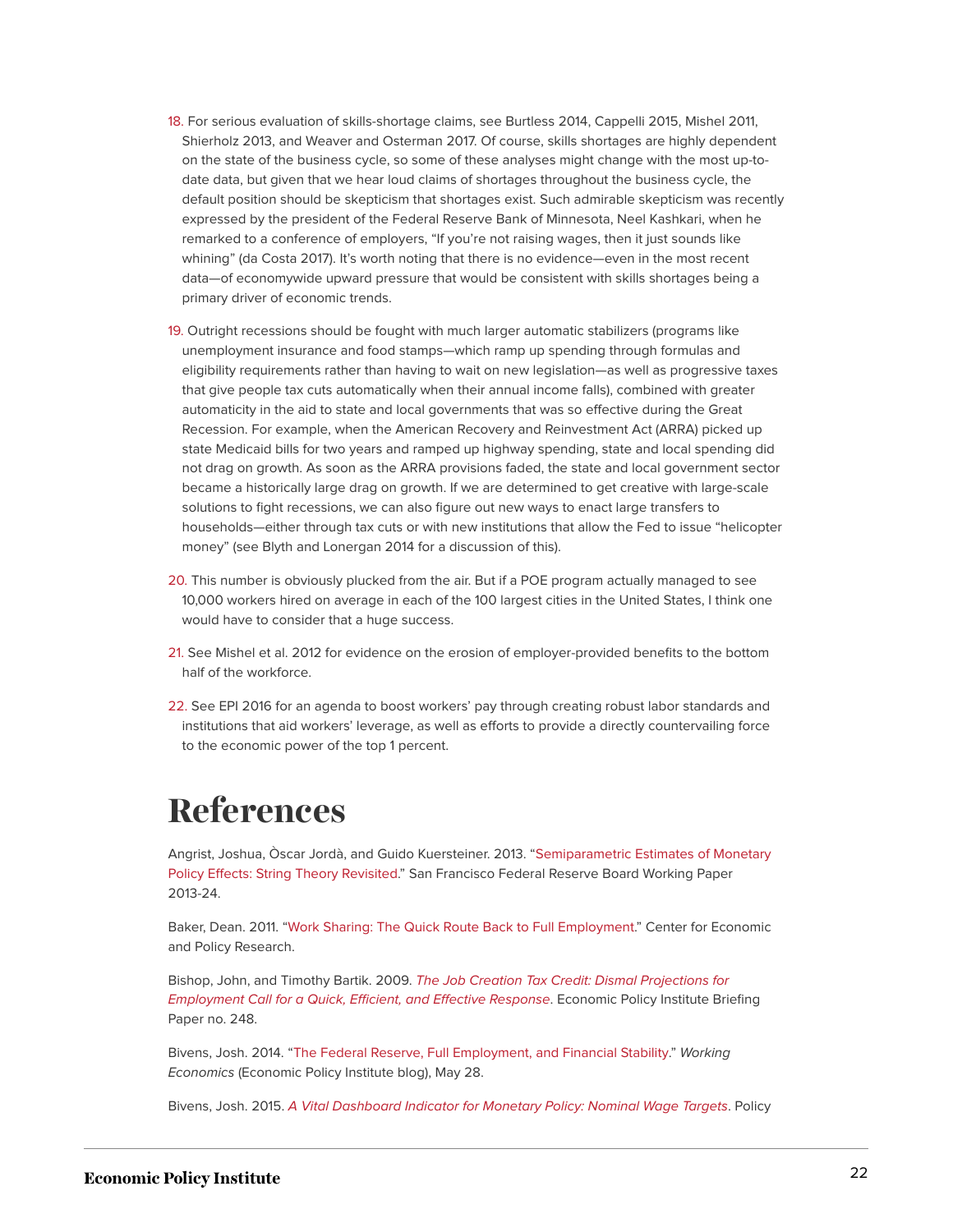Futures project, Center on Budget and Policy Priorities.

Bivens, Josh. 2017. [Is 2 Percent Too Low?: Rethinking the Fed's Arbitrary Inflation Target to Avoid](https://www.epi.org/publication/is-2-percent-too-low/) [Another Great Recession](https://www.epi.org/publication/is-2-percent-too-low/). Economic Policy Institute.

Bivens, Josh, Emma García, Elise Gould, Elaine Weiss, and Valerie Wilson. 2016. [It's Time for an](https://www.epi.org/publication/its-time-for-an-ambitious-national-investment-in-americas-children/) [Ambitious National Investment in America's Children: Investments in Early Childhood Care and](https://www.epi.org/publication/its-time-for-an-ambitious-national-investment-in-americas-children/) [Education Would Have Enormous Benefits for Children, Families, Society, and the Economy](https://www.epi.org/publication/its-time-for-an-ambitious-national-investment-in-americas-children/). Economic Policy Institute.

Blyth, Mark, and Eric Lonergan. 2014. "[Print Less but Transfer More: Why Central Banks Should Give](https://www.foreignaffairs.com/articles/united-states/2014-08-11/print-less-transfer-more) [Money Directly to the People](https://www.foreignaffairs.com/articles/united-states/2014-08-11/print-less-transfer-more)." Foreign Affairs September/October.

Bureau of Economic Analysis. Various years. [National Income and Product Accounts](https://bea.gov/iTable/index_nipa.cfm) [data tables].

Bureau of Labor Statistics. Various years. Current Employment Statistics (CES) [public data series]. Data from the CES are available through the [CES National Databases](https://www.bls.gov/ces/data.htm) and through [series reports.](http://data.bls.gov/cgi-bin/srgate)

Bureau of Labor Statistics. Various years. Current Population Survey (CPS) [public data series]. Aggregate data from basic monthly CPS microdata are available through three primary channels: as [Historical 'A' Tables released with the BLS Employment Situation Summary,](http://www.bls.gov/data/#historical-tables) through the [Labor](http://www.bls.gov/cps/#data) [Force Statistics database](http://www.bls.gov/cps/#data), and through [series reports](http://data.bls.gov/cgi-bin/srgate).

Bureau of Labor Statistics. Various years. [Local Area Unemployment Statistics \(LAUS\) program.](https://www.bls.gov/lau/home.htm) Data from the LAUS are available through the [LAUS database](https://www.bls.gov/lau/data.htm) and through [series reports](http://data.bls.gov/cgi-bin/srgate).

Burtless, Gary. 2014. ["Unemployment and the 'Skills Mismatch' Story: Overblown and Unpersuasive](https://www.brookings.edu/opinions/unemployment-and-the-skills-mismatch-story-overblown-and-unpersuasive/)" (op-ed). Brookings Institution website, July 29.

Cappelli, Peter. 2015. "Skill Gaps, Skill Shortages, and Skill Mismatches: Evidence and Arguments for the United States." Industrial and Labor Relations Review vol. 68, no. 2, 251–290.

Crépon, Bruno, Esther Duflo, Marc Gurgand, Roland Rathelot, and Philippe Zamora. 2013. "Do Labor Market Policies Have Displacement Effects? Evidence from a Clustered Randomized Experiment." Quarterly Journal of Economics vol. 128, no. 2, 531–580.

Da Costa, Pedro. 2017. ["Fed Rebel Warns Businesses to Stop 'Whining' about a Shortage of](http://www.businessinsider.com/fed-official-businesses-should-raise-wages-before-complaining-of-worker-shortage-2017-8) [Workers.](http://www.businessinsider.com/fed-official-businesses-should-raise-wages-before-complaining-of-worker-shortage-2017-8)" Business Insider, August 8.

Economic Policy Institute (EPI). 2016. [The Agenda to Raise America's Pay](https://www.epi.org/pay-agenda/).

Goldin, Claudia. 2014. "A Grand Gender Convergence: Its Last Chapter." American Economic Review vol. 104, no. 4, 1091–1119.

Gould, Elise, Alyssa Davis, and Will Kimball. 2015. [Broad-Based Wage Growth Is a Key Tool in the](https://www.epi.org/publication/broad-based-wage-growth-is-a-key-tool-in-the-fight-against-poverty/) [Fight Against Poverty](https://www.epi.org/publication/broad-based-wage-growth-is-a-key-tool-in-the-fight-against-poverty/). Economic Policy Institute.

Hunt, Jennifer. 1999. "Has Work-Sharing Worked in Germany?" Quarterly Journal of Economics vol. 114, no. 1, 117–148.

Mishel, Lawrence. 2011. [Education Is Not the Cure for High Unemployment or for Income Inequality](https://www.epi.org/publication/education_is_not_the_cure_for_high_unemployment_or_for_income_inequality/). Economic Policy Institute Briefing Paper no. 286.

Mishel, Lawrence, Josh Bivens, Elise Gould, and Heidi Shierholz. 2012. The State of Working America, 12th Edition, An Economic Policy Institute Book. Ithaca, N.Y.: Cornell Univ. Press.